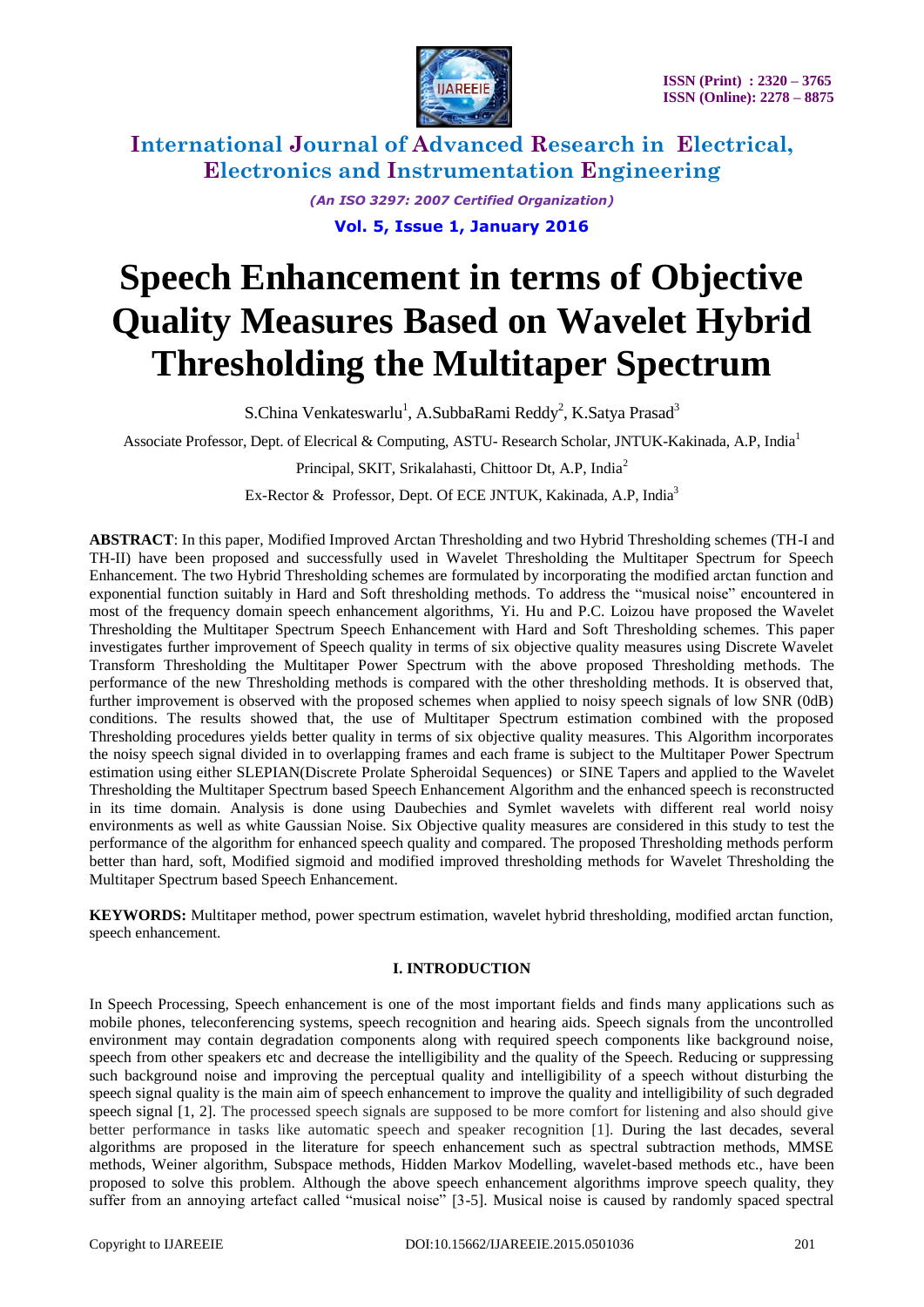

*(An ISO 3297: 2007 Certified Organization)*

#### **Vol. 5, Issue 1, January 2016**

peaks that come and go in each frame, and occur at random frequencies. The randomly spaced peaks are due to the inaccurate and large-variance estimates of the spectra of the noise and noisy signals, typically computed using periodogram type methods. Several methods have been proposed to reduce musical noise [6-9].

Yi. Hu and P.C. Loizou, in their paper [5], presented a different approach using the multitaper method proposed by Thomson [10] for power spectrum estimation. The multitaper method was shown in [10] to have good bias and variance properties. To further refine the spectral estimate, further they carried on wavelet thresholding the log multitaper spectra. Unlike others who wavelet denoised the time-domain signal (e.g., [11]), they wavelet denoise the speech spectrum. It should be pointed out that they have not used the wavelet denoising techniques to remove the noise, but rather to get better (lower variance) spectral estimates using the Hard and Soft thresholding techniques. In this paper an attempt has been made to propose new Thresholding schemes which are formulated by incorporating the Modified Arctan function in Hard and Soft, thresholding methods. The approach is similar to the two Hybrid Thresholding schemes reported by the authors in the recent paper [12] except the use of Wavelet Thresholding the Multitaper Spectrum for Speech Enhancement. The two Hybrid Thresholding schemes are formulated by incorporating the modified arctan function union with exponential function [13] and sigmoid function [14] union with the above modified arctan function in place of Hard and Soft thresholding methods [15-16]. The proposed new schemes are Modified Improved Arctan function Thresholding (MIAT), Modified Arctan function Thresholding (MAT) and two Hybrid Thresholding schemes (TH-I and TH-II) are used in Wavelet Thresholding the Multitaper Spectrum for Speech Enhancement. The details are presented in Section-III. This paper investigates further improvement of Speech quality in terms of six objective quality measures [17-19] using Discrete Wavelet Transform Thresholding the Multitaper Power Spectrum with the above proposed two Hybrid Thresholding methods based on arctan function. The performance of the new Hybrid methods is compared with the other thresholding methods. It is observed that the new proposed scheme yields further improvement when applied to noisy speech signals with low SNR (0dB) conditions. The results showed that, the use of Multitaper Spectrum estimation combined with wavelet Hybrid Thresholding suppressed the musical noise and yielded better quality than the existing hard, soft, improved and modified improved Thresholding methods. This Algorithm incorporates the noisy speech signal divided in to overlapping frames and each frame is subject to the Multitaper Power Spectrum estimation using either SLEPIAN (Discrete Prolate Spheroidal Sequences) or SINE Tapers and applied to the Wavelet Thresholding the Multitaper Spectrum based Speech Enhancement Algorithm suggested [5] and the enhanced speech is reconstructed in its time domain.

Analysis is done using Daubechies and Symlet wavelets with different real world noisy environments using Noizeus database [20] as well as white Gaussian Noise. Six Objective quality measures [17-19] are considered in this study to test the performance of the algorithm for enhanced speech quality and compared. Further improvement is reported with the proposed Hybrid Thresholding methods for Wavelet Thresholding the Multitaper Spectrum based Speech Enhancement than the use of hard, soft, Improved and modified improved thresholding methods.

This paper is organized as follows. Section II provides background information on Multitaper Spectrum Estimation, and Section III presents the proposed Hybrid Thresholding approach using the arctan function. The Scheme implementation details are presented in Section IV, the results are presented in Section V, and the conclusions are given in Section VI.

#### **II. MULTITAPER SPECTRUM ESTIMATION**

Direct spectrum estimation based on the use of Hamming windowing is the most commonly used power spectrum estimator for speech enhancement. Although windowing reduces the bias, it does not reduce the variance of the spectral estimate [21]. The concept behind the multitaper spectrum estimator [5, 10, 22] is to reduce this variance by computing a small number (L) of direct spectrum estimators each with a different taper (window), and then average the L spectral estimates. The idea is similar to the Welch's method of modified periodogram [21]. If the set of L tapers are chosen to be pair wise orthogonal and properly designed to prevent leakage then the resulting multitaper spectral estimator will be superior to the periodogram in terms of reduced bias and variance. At best, the variance of the multitaper estimate will be smaller than the variance of each spectral estimate by a factor of 1/L.

The multitaper spectrum estimator is given by

$$
\sum_{m} a_{k}(m) a_{j}(m) = 0 \tag{1}
$$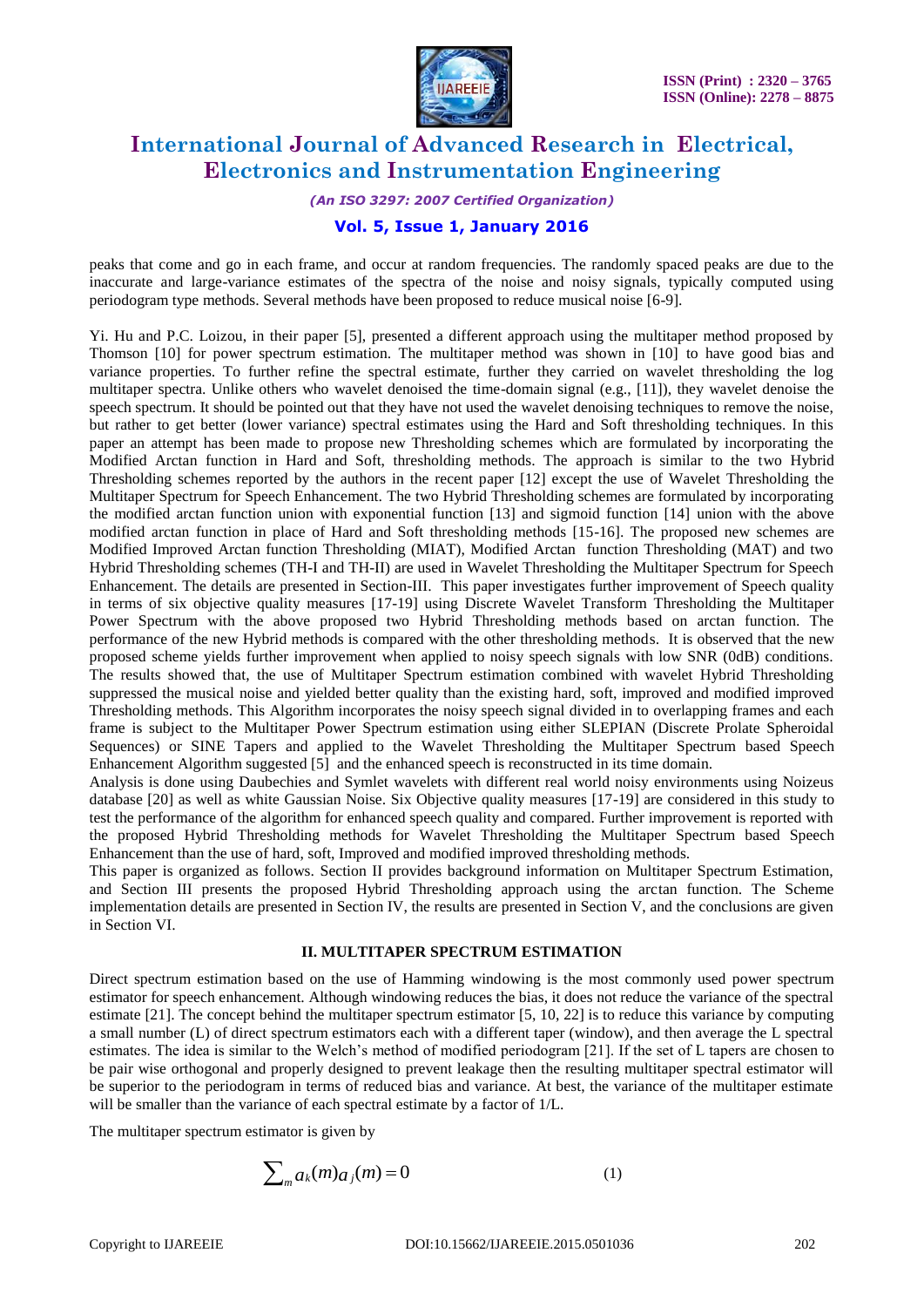

*(An ISO 3297: 2007 Certified Organization)*

#### **Vol. 5, Issue 1, January 2016**

With

$$
S_{k}^{\hat{m}}(w) = \left| \sum_{m=0}^{N-1} a_{k}(m) x(m) e^{-jwm} \right|^{2}
$$
 (2)

Where N is the data length and  $a_k$  is the k<sup>th</sup> data taper used for the spectral estimate  $\stackrel{\sim}{S}_{k}^{mt}$ . which is also called the kth eigen spectrum. These tapers are chosen to be orthonormal, i.e.,  $\sum_m a_k(m) a_j(m)$  =  $0$  for k $\neq$  j and equal to 1 for k=j. A good set of L orthogonal data tapers with good leakage properties are given by the Slepian or discrete prolate spheroidal sequences (dpss) which are a function of a prescribed mainlobe width W. The number of tapers L is chosen to be less than 2NW, where W is expressed in units of normalized frequency, i.e.,0<W<1/2 [10]. The Slepian sequences are the unique orthogonal sequences which maximize the spectral concentration of the window mainlobe within [-W,W]. Other taper sequences were also proposed that minimize instead the local bias of the spectral window. In particular, Riedel and Sidorenko [23] proposed the sine tapers given by  $a_k(m) = \sqrt{\frac{1}{N+1}} \sin\left(\frac{\pi(k+1)m$ 

which, 
$$
[0,0]
$$
 is the same value. In particular, Riedel and Sidorenko [23] proposed the sine tapes given by\n
$$
a_k(m) = \sqrt{\frac{1}{N+1}} \sin\left(\frac{\pi(k+1)m}{N+1}\right), \quad m = 0, 1, 2, \dots, N-1
$$
\n(3)

The sine tapers were shown in [23] to produce smaller local bias than the Slepian tapers, with roughly the same spectral concentration. In this paper, we adopted both the tapers and compared.

#### **III. THE WAVELET THRESHOLDING THE MULTITAPER SPECTRUM**

It was already reported in the literature that wavelet thresholding techniques can be used to refine the spectral estimate and produce a smooth estimate of the logarithm of the spectrum [24-26]. The basic idea behind these techniques is to represent the log periodogram as "signal" plus the "noise," where the signal is the true spectrum and "noise" is the estimation error [27]. If the "noise" is Gaussian, then standard wavelet shrinkage techniques can be used to eliminate the "noise", by employing level-independent "universal" thresholds [28] for better spectral estimates. It was shown in [22] that if the eigen spectra defined in (2) are assumed to be uncorrelated, the ratio of the estimated multitaper ^

spectrum  $S_k^{mt}(.)$  and the true power spectrum  $S(w)$  conforms to a chi-square distribution with 2L degrees of freedom, i.e.,

$$
v(w) = \frac{\hat{S}_k^{m}(.)}{S(w)} \prod \frac{X_{2L}^2}{2L}, \qquad 0 < w < \pi \tag{4}
$$

Taking the log of both sides, we get

$$
\log S_W^{\hat{m}t}(\lambda) = \log S(w) + \log v(w)
$$
 (5)

Hence, the log of the multitaper spectrum can be represented as the sum of the true log spectrum plus a noise term, which is log  $X^2$  distributed. If L is at least 5, the distribution of v(w) will be very close to a normal distribution with mean  $\phi$  (L) - log L and variance  $\phi$  (L), where  $\phi$  (L) and  $\phi$  (L) denote the digamma and trigamma functions respectively [5]. This means that for all  $\omega$  (except near  $\omega=0$  and  $\pi$ ) the random variable  $\eta(\omega)$ <br> $\eta(w) = \log v(w) - \phi(L) + \log L$  (6)

$$
\eta(w) = \log v(w) - \phi(L) + \log L \tag{6}
$$

will be approximately Gaussian with zero mean and known variance  $\sigma_{\eta}^2 = \phi'(L)$ . If  $Z(w)$  is defined as

^

$$
Z(w) = \log \stackrel{\wedge}{S}_{k}^{m}(w) - \phi(L) + \log L \tag{7}
$$

then

$$
Z(w) = \log S(w) + \eta(w)
$$
 (8)

So, the log multitaper power spectrum plus a constant ( $\log L - \phi(L)$ ) can be written as the true log power spectrum plus a nearly Gaussian noise  $\eta(w)$  with zero mean and known variance  $\sigma^2$  [25]. The model in (8) is well suited for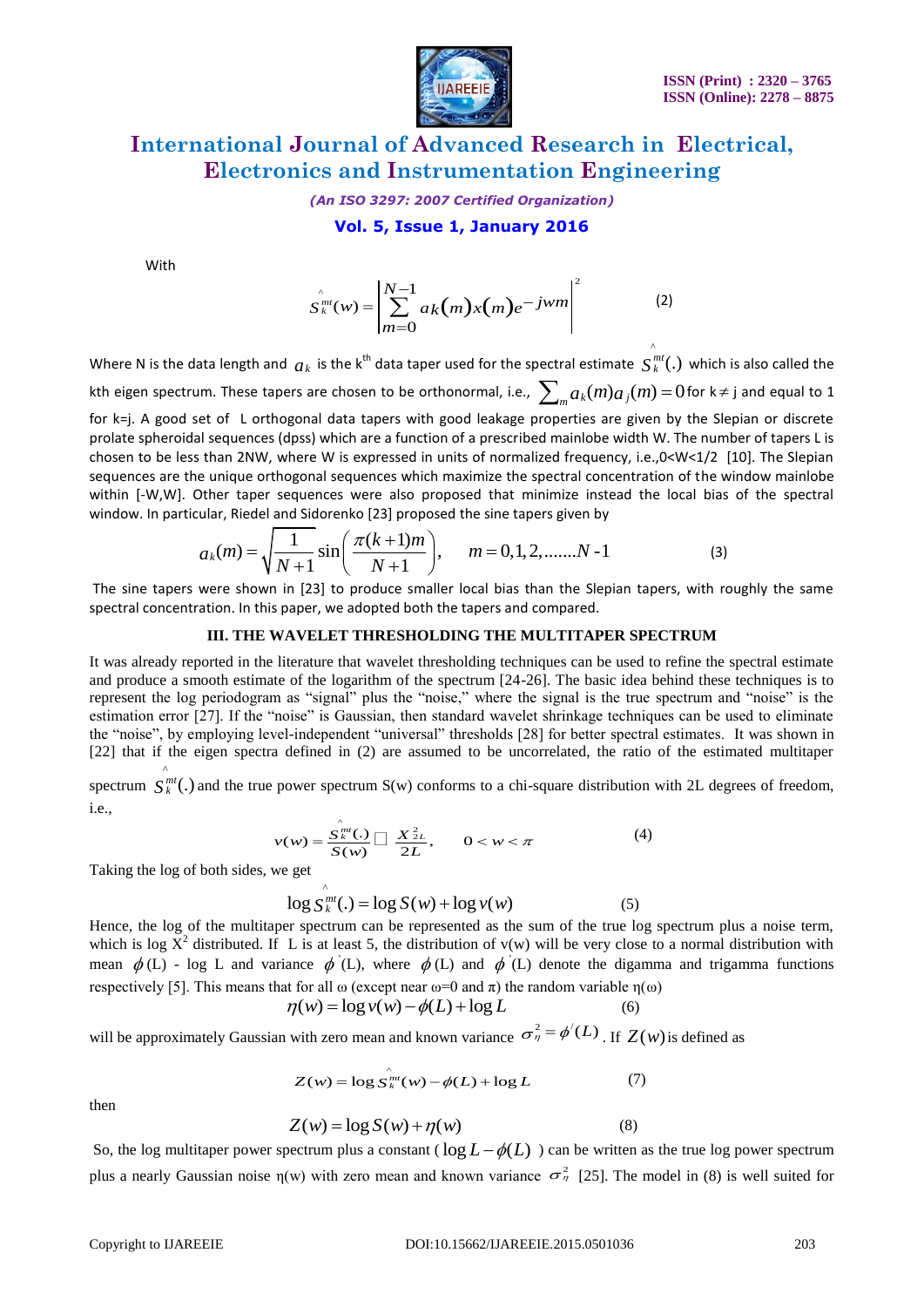

*(An ISO 3297: 2007 Certified Organization)*

#### **Vol. 5, Issue 1, January 2016**

wavelet denoising techniques [28-31] for eliminating the noise and obtaining a better estimate of the log spectrum. The idea behind refining the multitaper spectrum by wavelet thresholding can be summarized in four steps [5]. 1) **O**btain the multitaper spectrum using (1) and (3), and calculate  $Z(w)$  using (7). 2) Apply a standard, periodic Discrete

Wavelet Transform (DWT) out to level  $q_0$  to  $Z(w)$  in order to get the empirical DWT coefficients  $z_{j,k}$  at each level  $j$ ,

where  $q_0$  is specified in advance [32]. 3) Apply a thresholding procedure to  $z_{j,k}$  (the scaling coefficients are kept

intact). 4) Apply the inverse DWT to the thresholded wavelet coefficients and obtain the refined log spectrum. One of the key steps in the above process is the thresholding procedure, which is critical to the performance of the algorithm [5]. The details about the thresholding techniques will be given in Section III-B.

#### **IV. SPEECH ENHANCEMENT BY WAVELET THRESHOLDING THE MULTITAPER SPECTRUM**

In this section, the STSA estimator, derived by Yi. Hu and P.C. Loizou [5] is presented for clarity.

#### **A. Proposed STSA Estimator**

Here it is assumed that the noise signal is additive and uncorrelated with the speech signal, and is given by  $y=x+n$ 

*y*, *x* and *n* are N-dimensional noisy Speech, clean Speech and noise vectors respectively. If *F* is the N-point discrete Fourier Transform matrix then the Fourier transform of the noisy speech vector y can be written as  $Y(w) = F^H$ ,  $y = F^H$ ,  $x + F^H$ ,  $n = X(w) + N(w)$ 

$$
Y(w) = F^{H} \cdot y = F^{H} \cdot x + F^{H} \cdot n = X(w) + N(w)
$$

where  $X(w)$  and  $N(w)$  are the N×1 vectors containing the spectral components of the clean speech vector x and the noise vector *n* , respectively. The linear estimator of the clean speech Spectrum is given by

$$
\hat{X}(w) = G.Y(w)
$$

Where G is a N × N matrix. The error signal of this estimation is expressed by<br>  $\mathcal{E}(w) = \mathcal{X}(w) - X(w) = \mathcal{E}_x(w) + \mathcal{E}_y(w)$ 

$$
\varepsilon(w) = \mathop{X}\limits^{\wedge}(w) - \mathop{X}\limits^{\wedge}(w) = \mathop{\mathcal{E}}\limits^{\wedge}(w) + \mathop{\mathcal{E}}\limits^{\wedge}(w)
$$

Where  $\mathcal{E}_x(w)$  represents the speech distortion in the frequency domain and  $\mathcal{E}_n(w)$  represents the residual noise in the frequency domain and can be expressed as

$$
\mathcal{E}_x(w) = (G - I).X(w)
$$

$$
\mathcal{E}_n(w) = G.N(w)
$$

In frequency domain, the energy of the speech distortion and the energy of the residual noise respectively can be given by

$$
\mathcal{E}_x^2(w) = E\left(\mathcal{E}_x^H(w).\mathcal{E}_x(w)\right)
$$

$$
\mathcal{E}_n^2(w) = E\left(\mathcal{E}_n^H(w).\mathcal{E}_n(w)\right)
$$

The optimal linear estimator can be obtained by solving the following constrained optimization problem:

$$
\min_{G} \mathcal{E}_x^2(w) \qquad \text{Subject to: } \frac{1}{N} \mathcal{E}_n^2(w) \le c \tag{9}
$$

where c is a positive number. It was established that [33] the optimal G satisfies the following equation:<br> $G(F^H.R_x.F + \mu F^H.R_n.F) = F^H.R_x.F$  (10)

$$
G(FH \cdot Rx \cdot F + \mu FH \cdot Rn \cdot F) = FH \cdot Rx \cdot F \tag{10}
$$

Where  $\mu$  is the Lagrange multiplier. The above equation can be simplified by assuming that each frequency component is modified individually by a gain, that is, if it is assumed that G is a diagonal matrix. The matrices  $F^H \cdot R_x \cdot F$  and  $F^H \cdot R_x \cdot F$  are asymptotically diagonal [34] (assuming that  $R_x$  and  $R_x$  are Toeplitz) and the diagonal elements of  $F^H \cdot R_x \cdot F$  and  $F^H \cdot R_x \cdot F$  are the power spectrum components  $S_x(w)$  and  $S_x(w)$  of the clean speech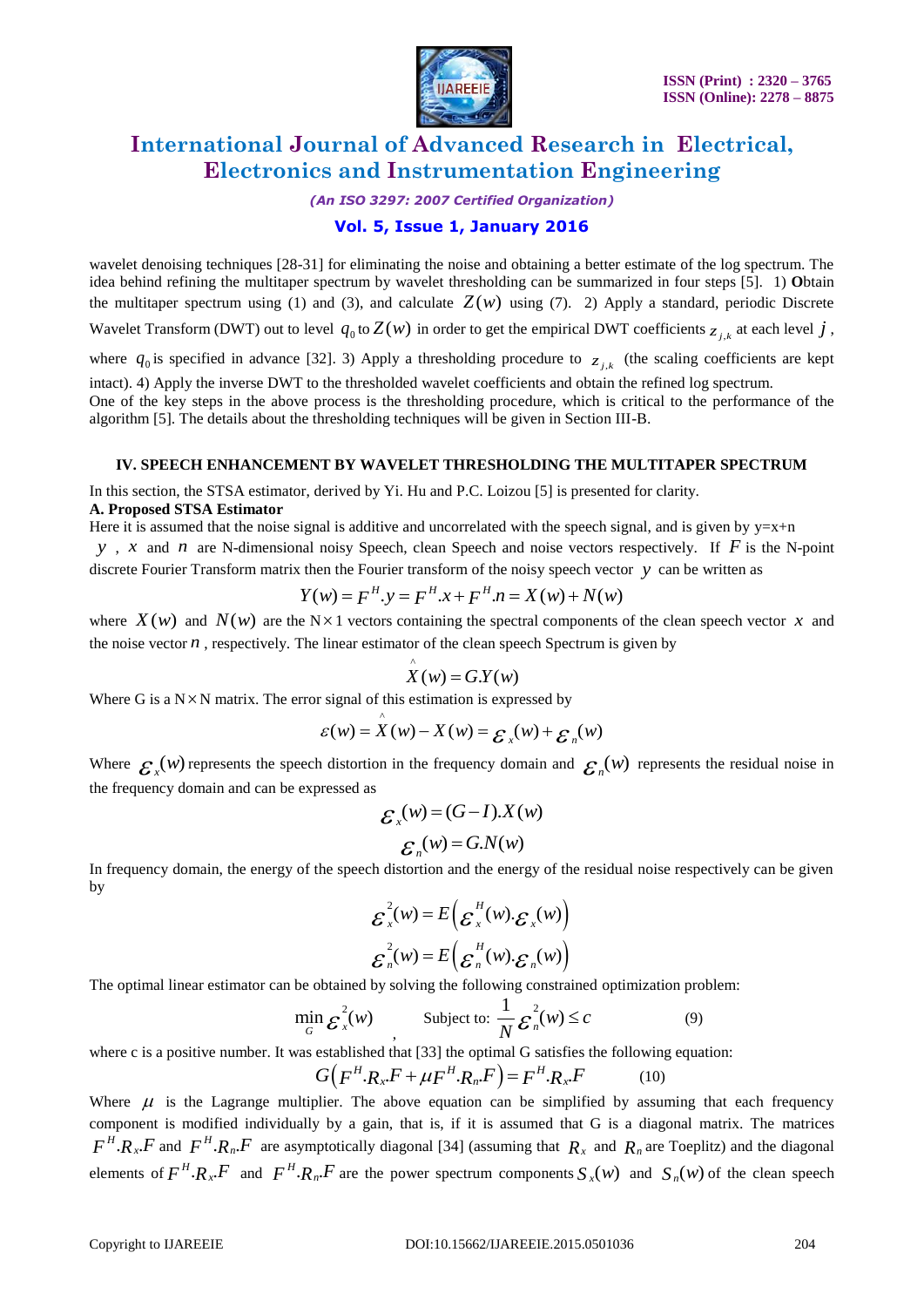

*(An ISO 3297: 2007 Certified Organization)*

#### **Vol. 5, Issue 1, January 2016**

vector x and the noise vector n, respectively. Denoting the k th diagonal element of G by  $g(k)$ , then for large N, (10) can be rewritten as

$$
g(k) = \frac{S_x(k)}{S_x(k) + \mu S_n(k)} = \frac{\gamma_{\text{prio}}(k)}{\gamma_{\text{prio}}(k) + \mu}
$$
(11)

Here  $\gamma_{prio}(k)$  is the *a priori SNR* at frequency  $w_k$  and is defined as

$$
\gamma_{\text{prio}}(k) = S_x(w) / S_n(w)
$$

The Lagrange multiplier  $\mu(\mu \ge 0)$  controls the trade-off between speech distortion and residual noise [34]. This can be illustrated by noting that  $\mu$  is related to  $\varepsilon_x^2(k)$  and  $\varepsilon_n^2(k)$  by

$$
\mathcal{E}_x^2(k) = \sum_k (1 - g(k))^2 S_x(k) \text{ by}
$$
\n
$$
\mathcal{E}_x^2(k) = \sum_k (1 - g(k))^2 S_x(k) = \sum_k \left(\frac{\mu}{\gamma_{\text{prio}}(k) + \mu}\right)^2 S_x(k)
$$
\n
$$
\mathcal{E}_n^2(k) = \sum_k g^2(k) S_n(k) = \sum_k \left(\frac{\gamma_{\text{prio}}(k)}{\gamma_{\text{prio}}(k) + \mu}\right)^2 S_n(k)
$$

A large  $\mu$ , would produce more speech distortion with less residual noise. Similarly, a small  $\mu$  would produce smaller amount of speech distortion containing more residual noise. Ideally, ideally one has to minimize the speech distortion in speech-dominated frames since the speech signal will mask the noise in those frames. Similarly, one would like to reduce the residual noise in noise-dominated frames. To accomplish that, one can make the value of dependent on the estimated *a priori SNR*. Hence the following equation has been chosen [5] for estimating  $\mu$ :

$$
\mu = \mu_0 - \frac{SNR_{dB}}{s} \tag{12}
$$

Where  $\mu_0$  and *s* are constants chosen experimentally, and  $SNR_{dB}$  is given by

$$
SNR_{dB} = 10\log_{10} SNR
$$

The power spectrum  $S_x(w)$  in (11) of the clean speech signal is not available, but in practice it can be estimated as:

$$
\hat{S}_{x}(w) = S_{y}(w) - \hat{S}_{n}(w)
$$
\n(13)

Where  $S_n(w)$  denotes the estimate of the noise spectrum obtained during speech-absent frames. As the estimate of the ^  $\gamma_{\text{prio}}(k)$  is crucial for eliminating musical noise, it is considered two different methods for obtaining a good estimate of  $\gamma_{\textit{\tiny{prio}}}(k)$  .

$$
\wedge \qquad \wedge
$$

In the first method, the ratio of the multitaper spectra  $S_x^{mt}(w) / S_n^{mt}(w)$ , and wavelet threshold the log of the ratio of the two spectra to get an estimate of  $\gamma_{\text{prio}}(k)$ . It can be proved [5] that the log *a priori SNR* estimate, based on multitaper spectra is denoted as  $\gamma_{prio}^{mt}(k)$ , can be modelled as the true log *a priori SNR* plus a Gaussian distributed noise  $\xi(k)$ , i.e.,

$$
\gamma_{\text{prio}}^{\text{mt}}(k) = \log \gamma_{\text{prio}}(k) + \xi(k)
$$
\n(14)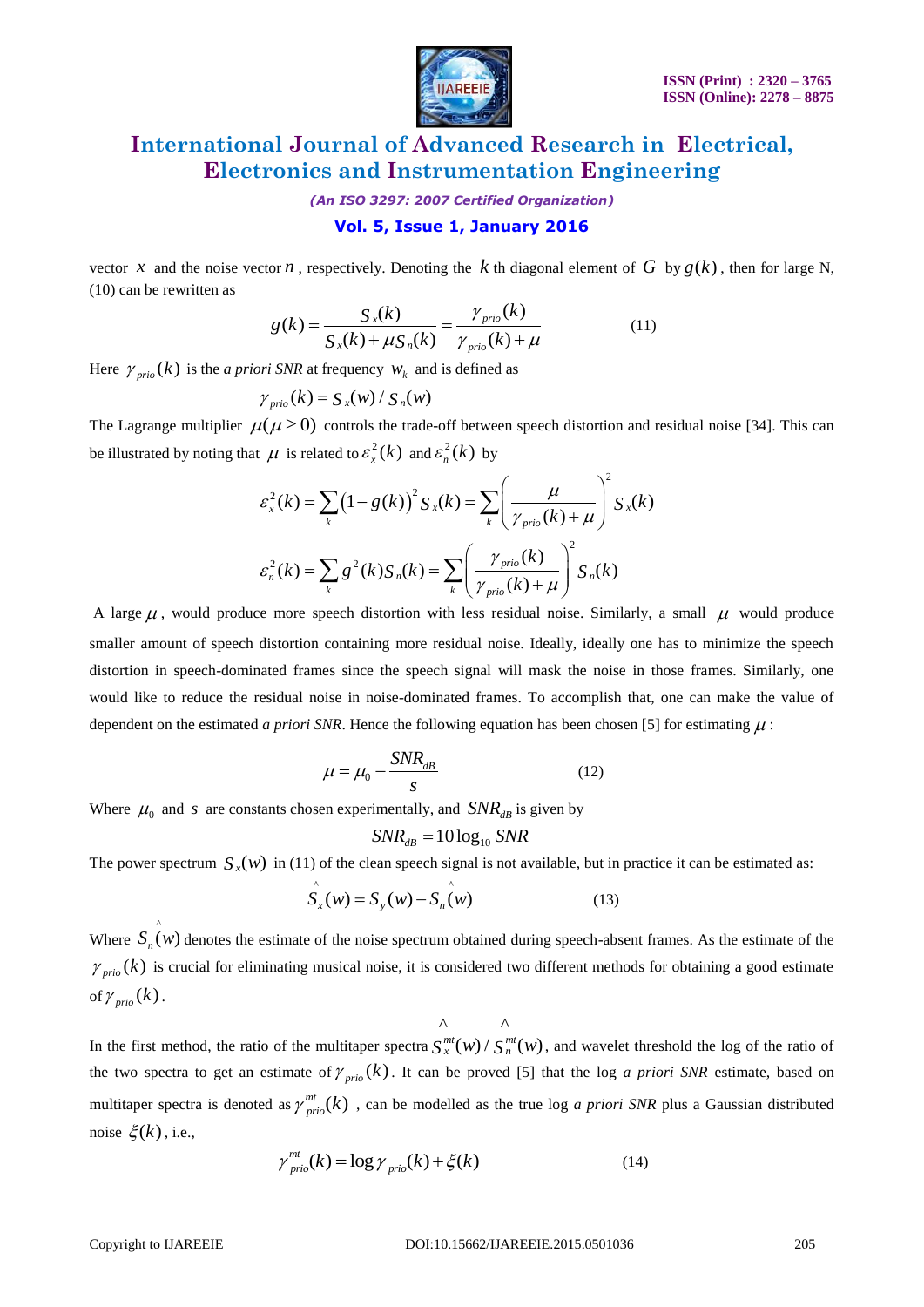

### *(An ISO 3297: 2007 Certified Organization)* **Vol. 5, Issue 1, January 2016**

Where  $\xi(k)$  is approximately Gaussian distributed with zero mean and known variance  $2\sigma_{\eta}^2$ . Because of the nature of  $\xi(k)$ , wavelet denoising techniques can be used to eliminate  $\xi(k)$ .

The second method is based on the assumption that a good estimate of the *a priori SNR*, can be obtained using a good

low variance spectral estimate of  $\hat{S}_x(w)$  and  $\hat{S}_n(w)$  .It considered first obtaining the multitaper spectral estimates of

 $S_y(w)$  and  $\hat{S}_n(w)$  and then wavelet thresholding the log of those estimates individually to obtain  $S_{x}(w)$ . The

refined spectrum of  $\hat{S}_n(w)$  and the wavelet thresholded estimate of  $\hat{S}_n(w)$  are then used to obtain a better estimate of the *a priori SNR.* The above Wiener-type STSA estimator given in (11) is not new, although it was derived differently. What is new, however, is the finding that the log *a priori SNR*, if estimated using multitaper spectra, can be modelled as the true log *a priori SNR* plus a Gaussian distributed noise.

#### **B. Wavelet Thresholding Techniques**

The purpose of the thresholding procedure is to eliminate or suppress small value wavelet coefficients which mainly represent the noise content therefore the choice of threshold levels and thresholding techniques are critical to the performance of wavelet denoising techniques. Several methods have been proposed in the literature for thresholding the wavelet coefficients [28-31]. The thresholding techniques examined in this paper are described below. Let  $\{z_{j,k}\}\$  be the wavelet coefficients of  $Z(w)$  in (8), let  $\{s_{j,k}\}\)$  be the wavelet coefficients of  $\log S(w)$  and let  $n_{j,k}$  be the wavelet coefficients of  $\eta(w)$ . Then by the linearity of the discrete wavelet transform, (8) is transformed to

$$
z_{j,k} = s_{j,k} + n_{j,k} \tag{15}
$$

Where the subscript j indicates the j th scale, and the subscript k indicates the k th wavelet coefficient. Since the noise  $\eta(w)$  is nearly Gaussian, the standard thresholding functions used in the wavelet based enhancement systems are hard and soft thresholding functions [29] which we review before introducing a new thresholding function that offers improved performance for speech signal. Hard thresholding sets to zero any element whose absolute value is lower than the threshold. In Soft thresholding, the elements whose absolute values are lower than the threshold are first set to zero and then shrink the nonzero coefficients towards zero.

In these techniques, T is the threshold value and  $\delta$  is the thresholding function.

#### **i. The Hard Thresholding (HT):**

The hard thresholding function is defined for threshold T as:

$$
\delta_H(z,T) = \begin{cases} z, & \text{if } |z| \ge T \\ 0, & \text{otherwise} \end{cases}
$$
 (16)

#### **ii. The Soft Thresholding (ST):**

The soft thresholding function is defined as:

function is defined as:

\n
$$
\delta_{S}(z,T) = \begin{cases}\nz - T, & \text{if } z \ge T \\
0, & \text{if } |z| < T \\
z + T, & \text{if } z \le -T\n\end{cases} \tag{17}
$$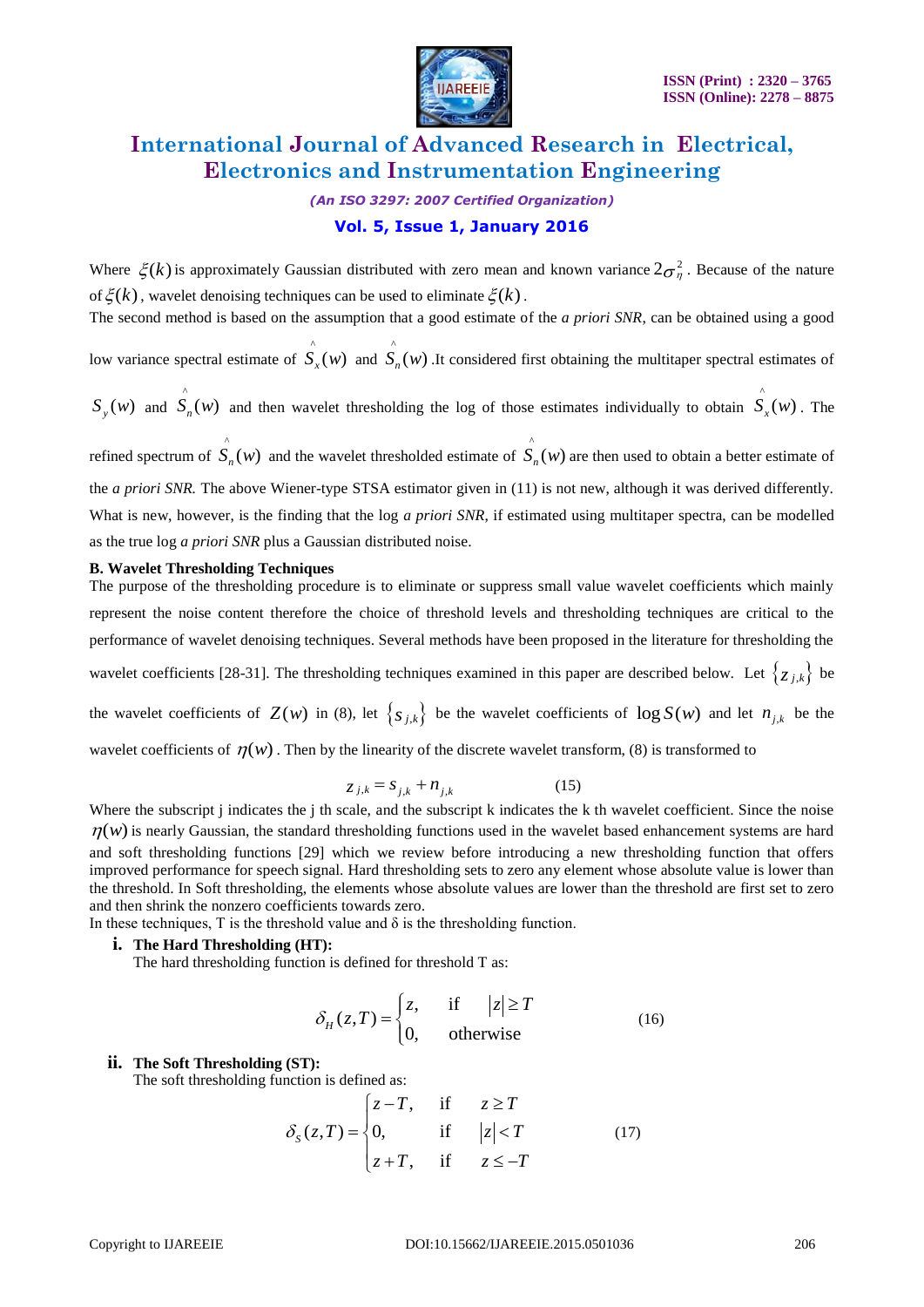

*(An ISO 3297: 2007 Certified Organization)* **Vol. 5, Issue 1, January 2016**

#### **iii. The Modified Improved Thresholding (MIT):**

The Modified Improved thresholding [13] is proposed by Asser Ghanbari and Mohammad Reza Karami and can be used like a hard thresholding function for the wavelet coefficients absolute value greater than threshold value and is like an exponential function for the wavelet coefficients absolute value less than threshold value and is defined [13] as:

$$
\delta_{MI}(z,T) = \begin{cases}\nz = z & \text{if } |z| \ge T \\
\delta_{MI}(z,T) = \begin{cases}\nz = z & \text{if } |z| \ge T \\
\text{sign}(z) & \text{if } |z| < T \\
\text{exp}(\gamma_1) - 1 & \text{if } |z| < T\n\end{cases}\n\end{cases}
$$
\n(18)

Here, the factor  $\gamma_1$  is important and for this work  $\gamma_1 = 3$  is used in order to have better performance [13].

#### **iv. The Modified Sigmoid function Thresholding (MST):**

Modified Sigmoid function thresholding proposed by Ting-Hua.Yi et al. [14] attempts to address the deficiency of hard and soft thresholding denoising methods and is given as:

ed Sigmoid function thresholding proposed by Ting-Hua.Yi et al. [14] attempts to address  
\nI and soft thresholding denoising methods and is given as:  
\n
$$
(z-T)-T\left[\frac{2}{1+e^{\beta\frac{(z-T)}{T}}-1}\right]
$$
\nif  $z \geq T$   
\n
$$
\delta_{MS}(z,T) =\begin{cases}\n0 & \text{if } |z| < T \\
(z+T)-T\left[\frac{2}{1+e^{\beta\frac{(z+T)}{T}}-1}\right] & \text{if } z \leq -T\n\end{cases}
$$
\n(19)

In this function, the factor  $\beta$  is important and for this work  $\beta$  =4.5 is used in order to have better performance [14].

#### **v. ARCTAN FUNCTION BASED THRESHOLDING TECHNIQUE**

An important part of a wavelet-based speech enhancement system is the thresholding function. Ideal thresholding functions retain or shrink only wavelet coefficients exceeding a threshold value T. However, comparing both hard- and soft-shrinking schemes, it can be seen that the hard thresholding exhibits some discontinuities at  $\pm T$  and may be unstable or more sensitive to small changes in the data. On the other hand, in soft thresholding the wavelet coefficients are reduced by a quantity equal to the threshold value which will induce the deviation when the filtered signal is reconstructed by the inverse WT. To overcome this shortcoming, an alternative procedure based on the sigmoid function is proposed [14]. This procedure provides a compromise between the advantages and drawbacks of hard- and soft-thresholding.

In this proposed work the sigmoid function in [14] is replaced with modified arctan function (20) defined as:

$$
z = \frac{2T}{\pi} \tan^{-1}(\beta x), \qquad \beta \in R^{+}
$$
 (20)

The arctan function is real-valued and differentiable. The degree of approximation of the arctan function to the Signum function can be adjusted by regulating the value of β. Here the modification to the arctan function is introduced in the magnitude and argument terms by  $2T/\pi$  and  $\beta$  *x* respectively. The modified arctan function described in (20) produces an output z over the range extended from  $-T$  to  $+T$ . Here the factor  $2/\pi$  is introduced in the magnitude for normalization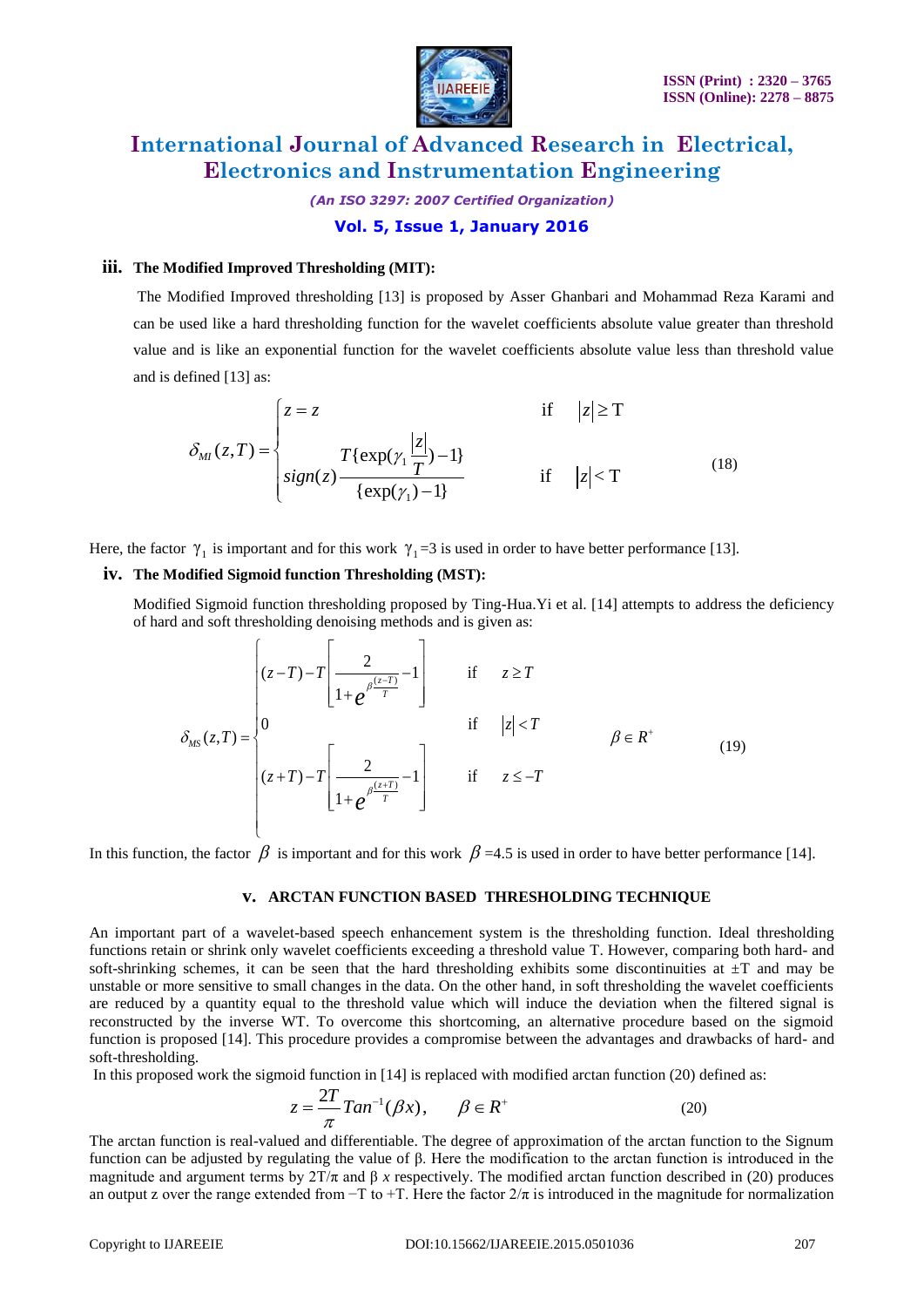

*(An ISO 3297: 2007 Certified Organization)*

#### **Vol. 5, Issue 1, January 2016**

of the arctan function to T value. Figure 2 shows the typical plot of the arctan function with β equal to 0.05, 0.1, 0.5, 1, 2, 5, 10 and 100.



**Figure 2: Plot of the modified arctan function.**

#### **a) The Modified Improved Arctan function Thresholding (MIAT):**

The modified arctan function can be used as thresholding scheme in a similar fashion as proposed in [13] by replacing the exponential function with the modified arctan function defined in (20) and can be used like a hard thresholding function for the wavelet coefficients absolute value greater than threshold value and for the coefficients with absolute value less than the threshold value were mapped on an modified arctan function instead of setting to zero and is defined as:<br>  $\begin{cases} z = z \end{cases}$  if  $|z| \ge T$ as:

$$
\delta_{\text{MIA}}(z,T) = \begin{cases} z = z & \text{if} \quad |z| \ge T \\ \frac{2T}{\pi} \text{Tan}^{-1}(\beta z), & \text{if} \quad |z| < T, \text{ and } \beta \in R^+ \end{cases}
$$
(21)

The input-output characteristics of Modified Improved Arctan function thresholding is shown in the figure.3 for  $\beta = 0.8$ .



Figure 3: The input-output characteristics of thresholding function.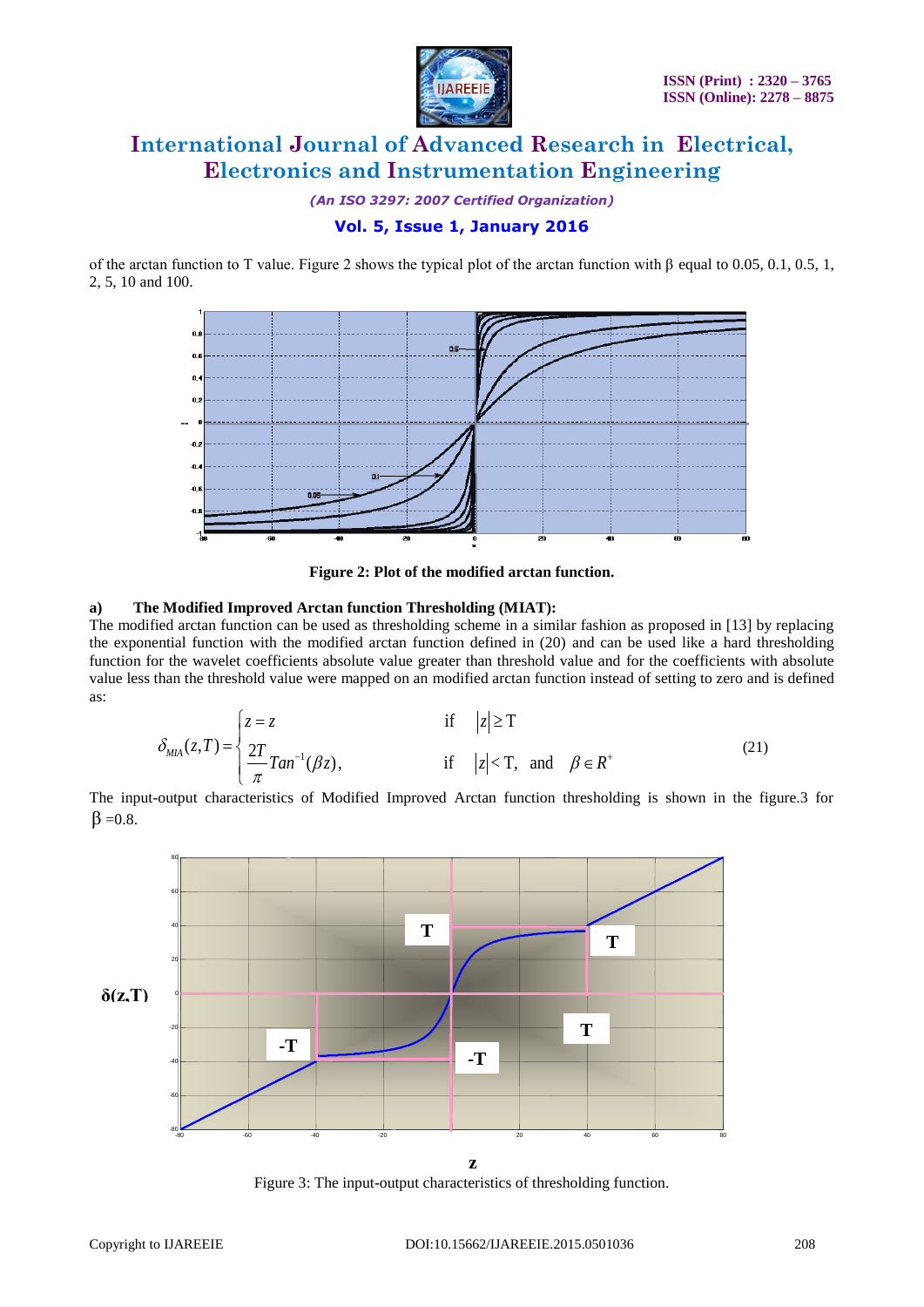

*(An ISO 3297: 2007 Certified Organization)*

#### **Vol. 5, Issue 1, January 2016**

In the above, the factor  $\beta$  plays an important role and to achieve better results, in this work we selected  $\beta$  =1.2 based on the overall performance achieved through the six objective measures. Phonetically balanced clean speech signals have been taken from a speech corpus called "NOIZEUS" [20] and White Gaussian noise is added to these clean speech signals at 0dB, 5dB, 10dB, and 15dB SNR levels to generate Noise corrupt speech signals. Wavelet Thresholding Multitaper speech enhancement algorithm which makes use the Arctan function with different  $\beta$  values

ranging from 0 to 1.8 in steps of 0.2 is applied to the noise corrupt speech signals. For each value of  $\beta$  the performance of the enhanced signal is analyzed by using six speech quality objective measures LLR, WSS, CEPSTRAL, SEG-SNR, FWSEG-SNR, and SNR [17-18, 35-37] for speech enhancement and are shown in the fig.4. All the measures are computed by segmenting the sentences using 32-ms duration Hamming window with 75% overlap between adjacent frames. A tenth order LPC analysis was used in the computation of LPC- based objective measure LLR. The wavelet we used was "db8", but for most of the wavelets, the results don't have considerable changes. From the simulation results it is verified that,  $\beta$  is selected in between 0.8 and 1.2 to achieve optimum results.

#### **b) The Modified Arctan function Thresholding (MAT):**

In this work we proposed a similar type thresholding function presented in [14] based on modified arctan function. This new scheme is termed as Modified Arctan function thresholding scheme and can be defined as:<br>  $(z-T) + \frac{$ new scheme is termed as Modified Arctan function thresholding scheme and can be defined as:

$$
\delta_{MA}(z,T) = \begin{cases}\n(z-T) + \frac{2T}{\pi} Tan^{-1} \{ \beta_2 \frac{(z-T)}{T} \} & \text{if } z \ge T \\
0 & \text{if } |z| < T \\
(z+T) + \frac{2T}{\pi} Tan^{-1} \{ \beta_2 \frac{(z+T)}{T} \} & \text{if } z \le -T\n\end{cases}
$$
\n(22)

Figure.5 illustrates the comparison of soft, hard and modified arctan function based thresholding scheme (with  $T = 40$ ) and  $\beta_2$  equal to 0, 0.5, 1.0, 3.0, 5.0, 8.0, 15.0 and 30.0). From the figure.5, it is evident that the scheme sets the threshold function values in between the values obtained through hard and soft thresholding procedures and thus provides a compromise between the advantages and drawbacks of hard- and soft-thresholding schemes.



**Figure 5:** The comparison of soft, hard and arctan function based thresholding algorithm.

Based on the modified arctan function, this work also proposes two Hybrid Thresholding schemes TH-I and TH-II. The results shown that, the proposed Hybrid schemes overcome the drawbacks of both the Hard and Soft thresholding functions by providing a smooth transition to the wavelet coefficients with absolute value less than threshold value instead of setting the coefficients to zeros.

In the proposed Hybrid thresholding scheme, a modification is made to the hard and soft thresholding functions. In Hybrid Thresholding(TH-I), the wavelet coefficients with absolute value less than the threshold value were mapped on to an arctan function as described in (20) instead of setting to zero and the wavelet coefficients with absolute value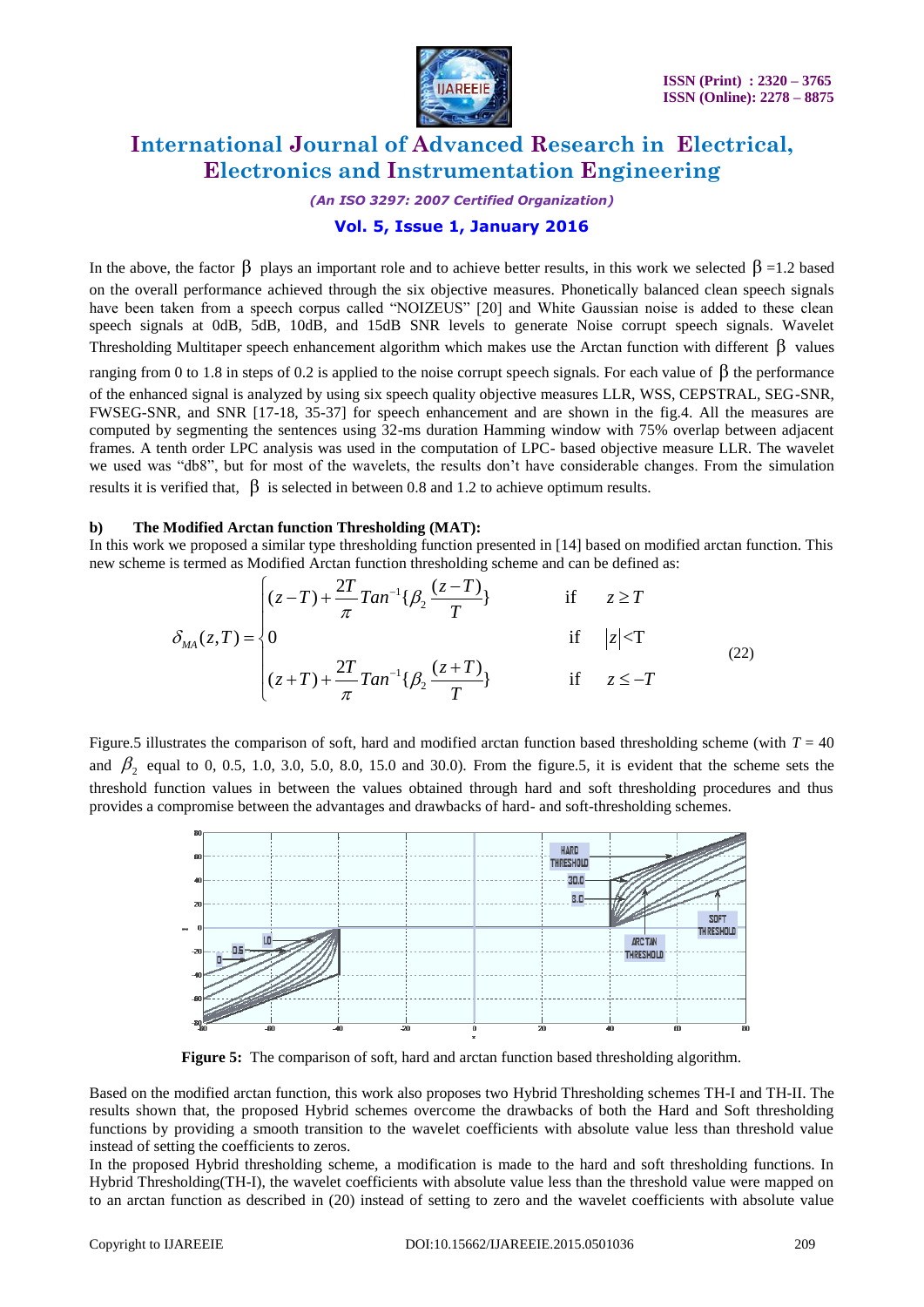

*(An ISO 3297: 2007 Certified Organization)*

#### **Vol. 5, Issue 1, January 2016**

greater than the threshold value were mapped on to a modified arctan function as described in (22). Similarly in Hybrid Thresholding (TH-II), the wavelet coefficients with absolute value less than the threshold value were mapped on to an exponential function (18) instead of setting to zero and the wavelet coefficients with absolute value greater than the threshold value were mapped on to the same modified arctan function as described in (22). The Hybrid Thresholding schemes are defined as:

**c). Hybrid Thresholding-I (TH-I) scheme is defined as:**

defined as:  
\n
$$
\text{right} \text{diag-I (TH-I) scheme is defined as:}
$$
\n
$$
\delta_{HTA}(z,T) = \begin{cases}\n(z-T) + \frac{2T}{\pi} \tan^{-1} \{ \beta_2 \frac{(z-T)}{T} \} z & \text{if } z \ge T \\
\frac{2T}{\pi} \tan^{-1} (\beta_1 z) & \text{if } |z| < T \\
(z+T) + \frac{2T}{\pi} \tan^{-1} \{ \beta_2 \frac{(z+T)}{T} \} & \text{if } z \le -T\n\end{cases}
$$
\n(23)

In the above, two important factors  $\beta_1$  and  $\beta_2$  which are real and positive constants and we determined the values for optimum results using Speech quality objective measures. For the wavelet coefficients with the absolute value greater than threshold value, it can be easily proved that the presented thresholding scheme is a kind of compromise between hard and soft thresholding, where the difference is due to the constants  $\beta_1$  and  $\beta_2$ . If  $\beta_1=0$  and  $\beta_2=0$ , soft thresholding can be considered, and if  $\beta_1=0$  and  $\beta_2\rightarrow+\infty$ , the equation corresponds to hard thresholding.

#### **d). Hybrid Thresholding-II (TH-II) is defined as:**

$$
\mathbf{i} \mathbf{d} \text{ Thresholding-II (TH-II) is defined as:}
$$
\n
$$
\delta_{\text{HTE}}(z,T) = \begin{cases}\n(z-T) + \frac{2T}{\pi} \text{T} \text{an}^{-1} \{ \gamma_2 \frac{(z-T)}{T} \} & \text{if } z \ge T \\
\text{sign}(z) & \text{if } |z| < T \\
\text{sign}(z) & \text{if } |z| < T \\
(z+T) + \frac{2T}{\pi} \text{T} \text{an}^{-1} \{ \gamma_2 \frac{(z+T)}{T} \} & \text{if } z \le -T\n\end{cases}
$$
\n(24)

In this function, the factors  $\gamma_1$  and  $\gamma_2$  are real and positive constants and we determined the value for optimum results using Speech quality objective measures. In this scheme also it can be easily proved that the presented thresholding scheme is a kind of compromise between hard and soft thresholding for the wavelet coefficients with absolute value greater than the threshold value T and the constant  $\gamma_2$  is selected properly.

The Speech Enhancement results in terms of speech objective quality measures obtained with the above the proposed Modified Improved Arctan Thresholding (21), Modified Arctan Thresholding (22), Hybrid Thresholding scheme-I (23) and Hybrid Thresholding scheme-II (24), are compared with the results obtained through Hard Thresholding (16), Soft Thresholding (17), Modified Improved Thresholding (18) and Sigmoid function Thresholding (19) schemes and are presented in the Table.1(a) and Table 1(b).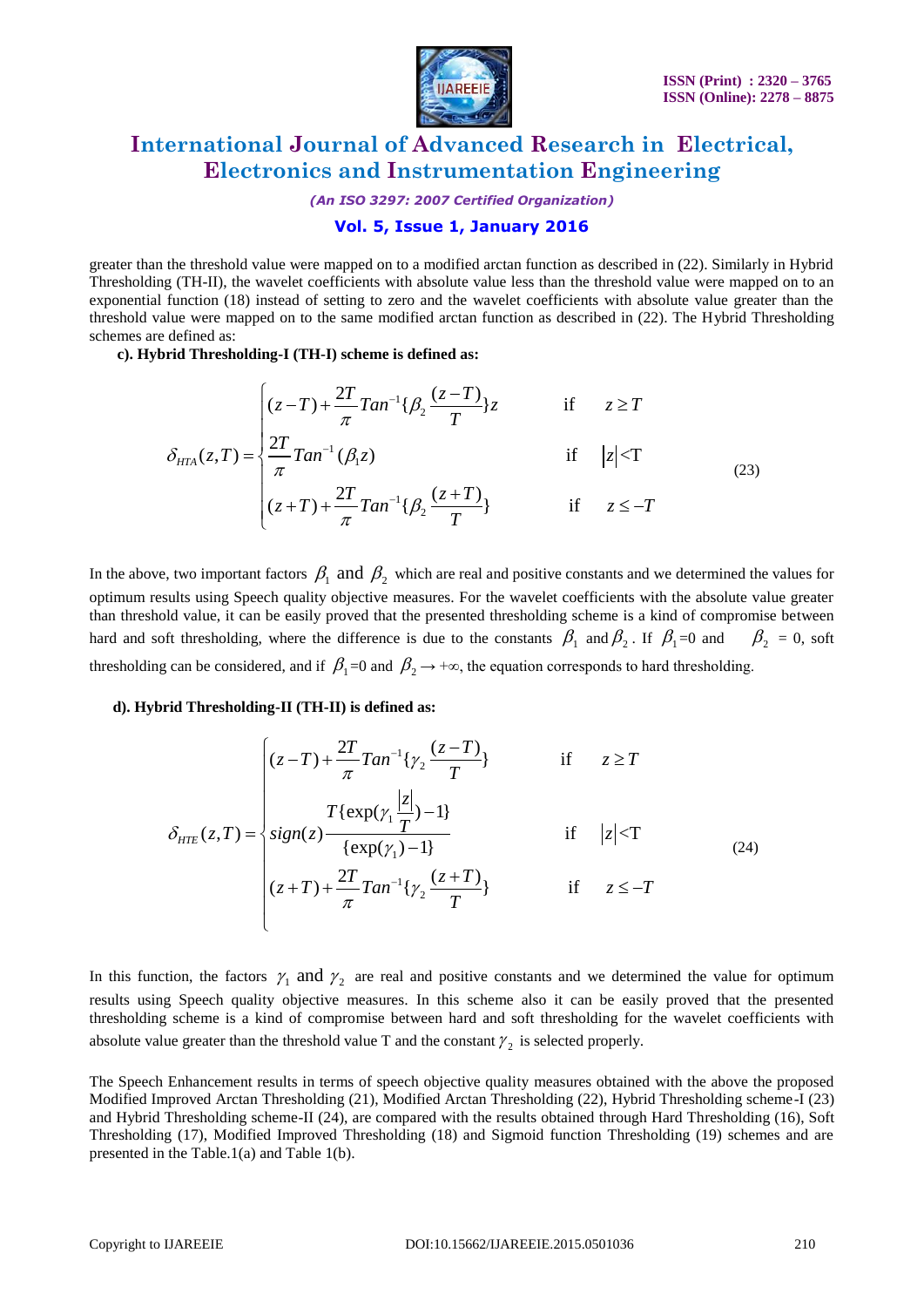

*(An ISO 3297: 2007 Certified Organization)*

#### **Vol. 5, Issue 1, January 2016**

#### **C. Wavelet Threshold Methods**

1) Universal Threshold Method:

The main issue in wavelet denoising is determining an appropriate threshold level T . For i.i.d. zero-mean, normally distributed noise with variance  $\sigma$ , Donoho and Johnstone [29] proposed the so-called universal threshold given by  $T = \sigma \sqrt{2 \log N}$ . It is simple since it does not depend on the input data, but on the noise variance, and works well for uncorrelated noise. If the noise is stationary and colored, the variance of the noise wavelet coefficients will be different for each scale in the wavelet decomposition [31]. Consequently, scale-dependent thresholding was proposed to account for the different variances of the noise wavelet coefficients in each scale. Therefore the level-dependent variances of the noise wavelet coefficients were estimated according to [25].

$$
var(n_{j,k}) = \sigma_j^2 \equiv \frac{1}{N} \sum_{k=0}^{N-1} S(k) |H_j(k)|^2
$$
 (25)

Where  $H_j(k)$  is the frequency response of the length N periodized wavelet filter of level j, and  $S(k)$  is the Fourier

transform of the autocorrelation function 
$$
r_{\eta\eta}
$$
 of the noise  $\eta(w)$  which is approximated by [25]  

$$
r_{\eta\eta}(i) = \begin{cases} \sigma_{\eta}^2 \left(1 - \frac{|i|}{L+1}\right), if |i| \le L+1\\ 0, otherwise \end{cases}
$$
(26)

Where L is the number of tapers, and  $\sigma_{\eta}^2$  is the variance of  $\eta(w)$ .

In scale-dependent universal thresholding, the threshold T at each scale j is selected as  $T = \sigma_j \sqrt{2 \log N}$ . The

wavelet coefficients 
$$
z_{j,k}
$$
 can be thresholded at each level j using either  $\delta_H(\cdot, \cdot)$  or  $\delta_S(\cdot, \cdot)$  etc.  
\n
$$
z_{j,k} = \begin{cases} \delta(z_{j,k}, T), & \text{if } 1 \le j \le q_0 \\ z_{j,k}, & j > q_0 \end{cases}
$$
\n(27)

where  $q_0$  is, some specified coarse resolution level.

2) SURE Method: The universal thresholding method tends to use a high threshold level, and in many cases it oversmooths the noisy signal [30]. In this work also the authors observed that the universal thresholding method exhibits very inferior performance when applied to evaluate the speech quality objective measures. In [30], Donoho and Johnstone showed that the Stein's unbiased risk estimator (SURE) could be used as the unbiased estimate of the MSE for the soft-thresholding scheme. Johnstone and Silverman [31] later generalized this idea to the case of colored noise, and showed that the SURE method can also be used in the presence of correlated noise and the present work is confined only SURE threshold method.

The Stein's unbiased estimate of the risk for a specific threshold T and input signal  $\mathbf{x} = \left\{x_i\right\}_{i=1}^N$  $x_i$ <sub>i=1</sub></sub> using the soft

thresholding function is given by [31]  
\n
$$
\hat{U}(x,T) = \hat{\sigma}^2 N + \sum_{i=1}^N \left\{ \min(x_i^2, T^2) - 2 \hat{\sigma}^2 I(|x_i| \le T) \right\}
$$
\n(28)

Where  $\int_{0}^{\infty}$  is the variance of the noise and *I* is the indicator function (  $I(.) = 1$  if  $|x_i| \leq T$  and  $I(.) = 0$  if  $|x_i| > T$ ). The SURE threshold is obtained as [30], [31]:

$$
T = \arg\min_{0 \le T \le \hat{\sigma}} \hat{U}(x, T)
$$
 (29)

For level-dependent thresholding, the noise variance  $\hat{\sigma}^2_j$  for level j can be obtained using the median absolute deviation (*MAD*) from zero estimates [31]: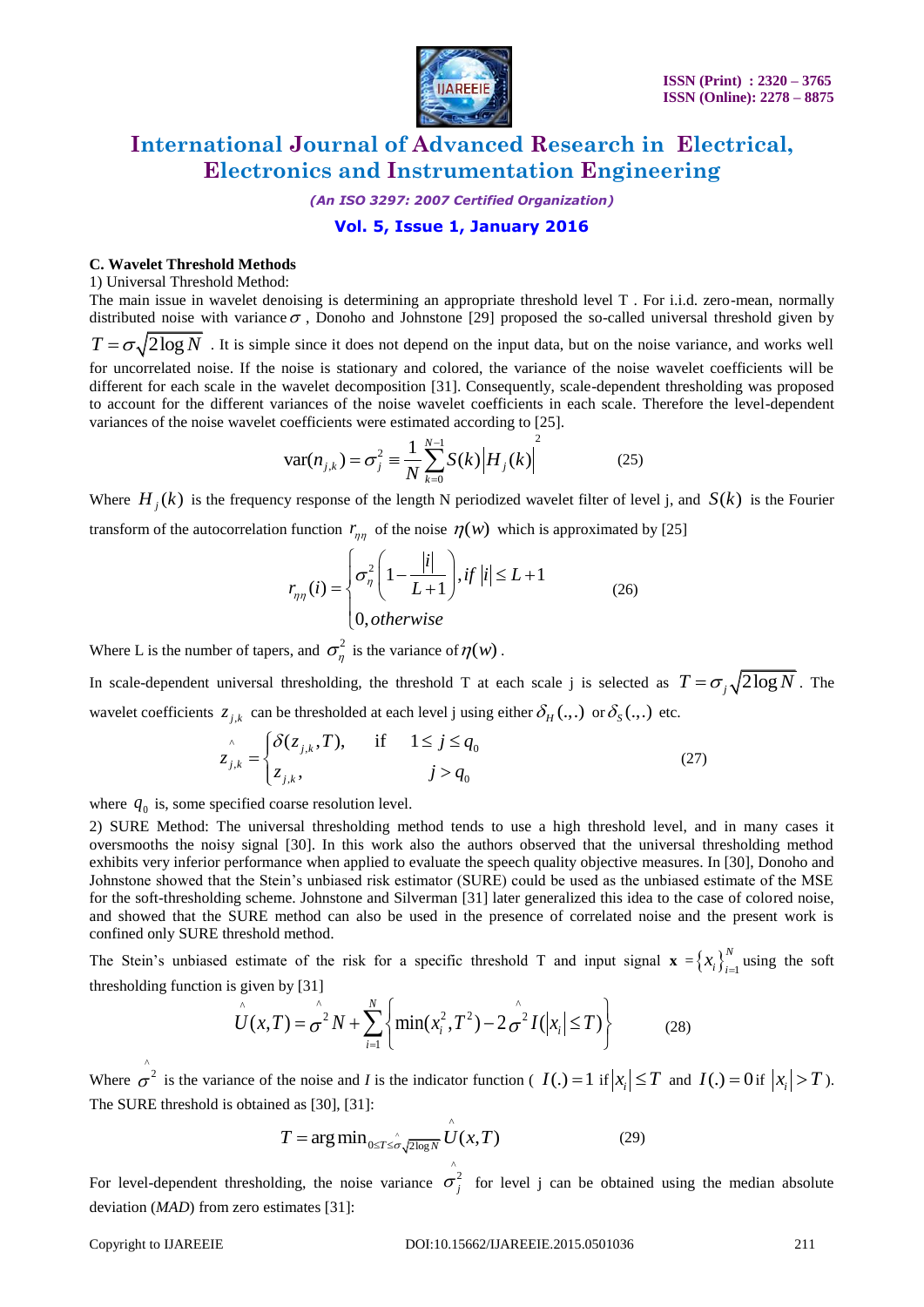

*(An ISO 3297: 2007 Certified Organization)*

#### **Vol. 5, Issue 1, January 2016**

$$
\hat{\sigma}_j = \frac{MAD(z_{j,k})}{0.6745}
$$
\n(30)

where 0.6745 is a normalization factor. The operator MAD picks out the median of the absolute values of all the wavelet coefficients  $z_{j,k}$  at resolution level *j*. As the universal threshold method gives high threshold value [5], in this study the SURE method is considered only.

#### **V. IMPLEMENTATION DETAILS**

For each speech frame, the Scheme can be implemented in four steps [5].

*Step 1*) Compute the multitaper power spectrum  $S_y^{mt}$  of the noisy speech *y* using (1), and estimate the multitaper power spectrum  $S_x^{mt}$  of the clean speech signal *x* by:

$$
S_x^{mt} = S_y^{mt} - S_n^{mt}
$$

where  $S_n^{mt}$  is the multitaper power spectrum of the noise.  $S_n^{mt}$  can be obtained using noise samples collected during speech absent frames and update the noise activity appropriately. Here *L* is set to 5. Any negative elements obtained are floored as follows:<br>  $S^{mt}(w) = \begin{cases} S^{mt}_y(w) - S^{mt}_n(w), & \text{if } S^{mt}_y(w) > S^{mt}_n(w) \end{cases}$  (31) floored as follows:  $f_n^{m}(w) - S^{m}(w)$ , if  $S^{m}(w) > S^{m}(w)$ 

$$
S_{x}^{mt}(w) = \begin{cases} S_{y}^{mt}(w) - S_{n}^{mt}(w), & \text{if } S_{y}^{mt}(w) > S_{n}^{mt}(w) \\ \beta S_{n}^{mt}(w) & \text{if } S_{y}^{mt} \le S_{n}^{mt}(w) \end{cases}
$$
(31)

Where  $\beta$  is the spectral floor set to  $\beta$  =0.002.

*Step 2)* Estimate the *a priori SNR* using one of the two methods described in Section III-A. In this work the second method is followed. Accordingly, first compute  $Z(w)$  using the relation<br> $Z(w) = \log S_m^{mt}(w) - \phi(L) + \log L$ 

$$
Z(w) = \log S_m^{mt}(w) - \phi(L) + \log L \tag{32}
$$

and then apply the Discrete Wavelet Transform (DWT) of  $Z(w)$  out to level  $q_0$  to obtain the empirical DWT coefficients  $z_{j,k}$  for each level *j* [in this paper,  $q_0$  was set to 5 as per [5]. Eighth-order Daubechie's wavelets with least asymmetry and highest number of vanishing moments, for a given support, were used. Threshold the wavelet coefficients  $z_{j,k}$  with one of the Eight thresholding techniques viz. Hard using (16), Soft using (17), Modified Improved using (18), Modified Sigmoid function using (19), Modified Improved arctan function using (21), Modified Arctan using (22), Hybrid Thresholding with Arctan function (TH-I) using (23), and Hybrid Thresholding with Exponential function (TH-II) using (24) described in Section III-B, and apply the inverse DWT to the thresholded wavelet coefficients to obtain the refined log spectrum,  $\log S_y^{wmt}(w)$ , of the noisy signal. Repeat the above procedure to obtain the refined log spectrum,  $\log S_n^{wmt}(w)$ , of the noise signal. The estimated power spectrum  $S_n^{wmt}(w)$  of the clean speech signal can be estimated using (13). The *a priori SNR*  $\gamma_{prio}(k)$  estimate for frequency  $w_k$  is computed as:

$$
\gamma_{prio}(k) = \frac{S_x^{wmt}(w_k)}{S_n^{wmt}(w_k)}
$$
\n(33)

*Step 3*) Compute the  $\mu$  value in (11) according to the segmental SNR: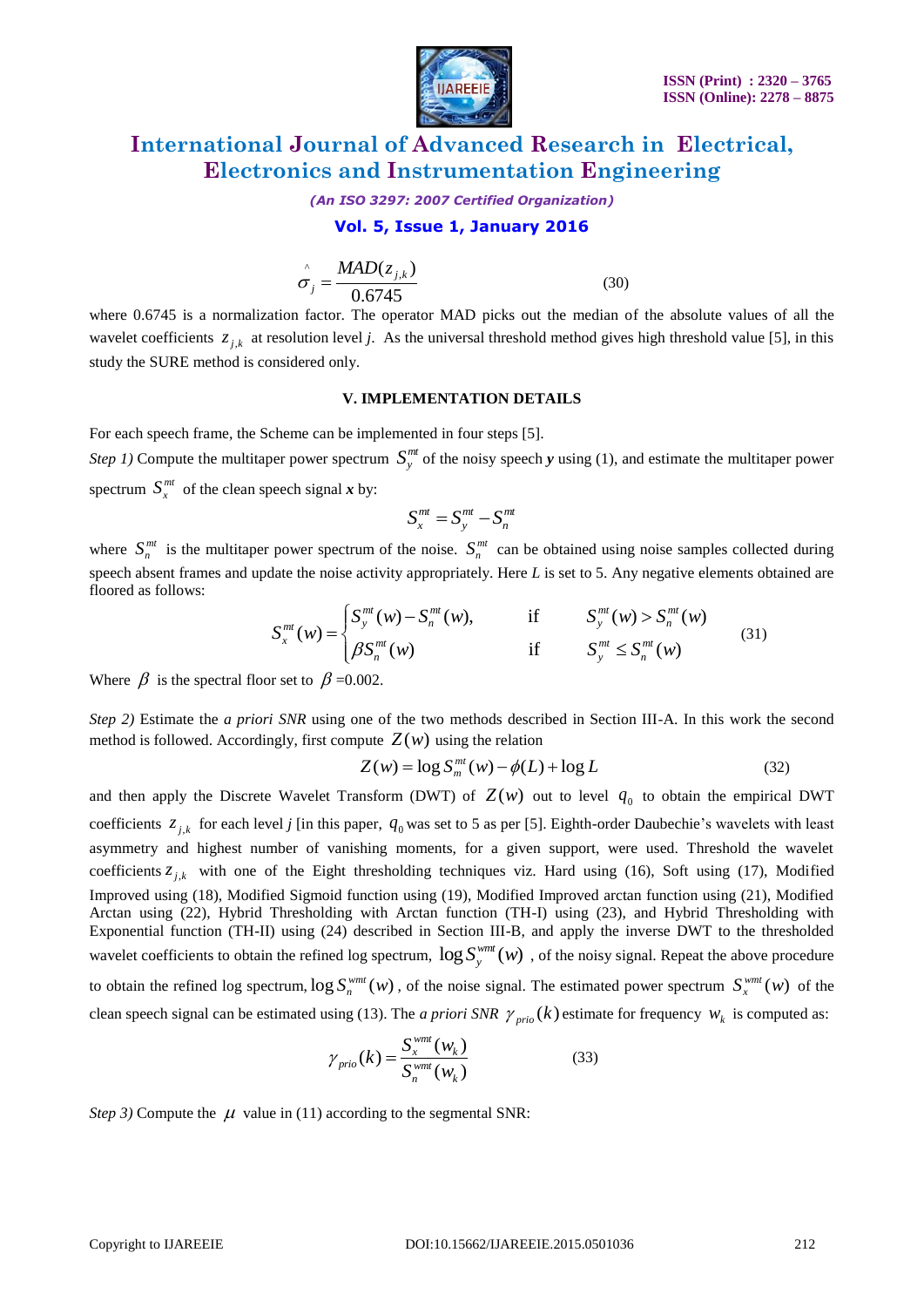

*(An ISO 3297: 2007 Certified Organization)*

#### **Vol. 5, Issue 1, January 2016**

$$
\mu = \begin{cases}\n\mu_0 - \frac{(SNR_{dB})}{s}, & -5 < SNR_{dB} < 20 \\
1, & SNR_{dB} \ge 20 \\
\mu_{max}, & SNR_{dB} \le -5\n\end{cases}
$$
\n(34)

Where  $\mu_{\text{max}}$  is the maximum allowable value of  $\mu$ , which was set to 10,  $\mu_0 = (1 + 4\mu_{\text{max}})/5$ ,  $s = 25 / (\mu_{\text{max}} - 1)$ ,  $SNR_{dB} = 10 \log_{10} SNR$  and the SNR is computed as:

$$
SNR = \frac{\sum_{i=0}^{N-1} S_x^{wmt}(i)}{\sum_{i=0}^{N-1} S_n^{wmt}(i)}
$$
(35)

*Step 4*) Estimate the gain function  $g(k)$  for frequency component  $W_k$  using (11). Compute the enhanced spectrum as:

$$
\hat{X}(w_k) = g(k).\hat{Y}(w_k)
$$
\n(36)

Apply the inverse FFT of to obtain the enhanced speech signal.

The above estimator was applied to 32-ms duration frames of the noisy signal with 50% overlap between frames. The enhanced speech signal was combined using the overlap and add method. The entire scheme is represented using flow diagram shown in results.

#### **VI. EXPERIMENTAL RESULTS**

To study the performance of any algorithm, combinations of subjective and objective measures have to be carried on. Currently, the accurate method for evaluating speech quality is through subjective listening tests. But it is costly and time consuming. Hence, six Objective measures are chosen to evaluate the performance of the proposed schemes of Thresholding the Multitaper Spectra Speech enhancement. Phonetically balanced clean speech signals and real world noise corrupted signals at different SNR levels have been taken from a speech corpus called "NOIZEUS" data base [20]. White noise was added to the same clean speech signals at different SNR levels to obtain white noise signals which are also used in this work. These noisy speech examples are at different input SNRs equal to 0dB, 5dB, 10dB and 15dB.

Each noisy sentence was enhanced by Eight Thresholding methods: Hard Thresholding using (16), Soft Thresholding using (17), Modified Improved Thresholding using (18), Modified Sigmoid function Thresholding using (19), Modified Improved arctan function Thresholding using (21), Modified Arctan Thresholding using (22), Hybrid Thresholding with Arctan function (TH-I) Thresholding using (23), and Hybrid Thresholding with Exponential function (TH-II) Thresholding using (24) described in Section III-B are used are used to wavelet-threshold the multitaper spectra with SURE thresholding discussed in Section III-A. All the measures are tested for both DPSS and Sinusoidal tapers and the results presented in the respective Table.1(a) and Table.1(i).

#### **A. Objective Measure Evaluation**

P.Loizou has presented a correlation analysis of Objective Quality measures for evaluating speech enhancement algorithms [17]. In this paper six measures namely SNR, Segmental SNR(Seg-SNR), Log Likelihood Ratio(LLR), Weighted spectral slope distance(WSS), Frequency weighted segmental SNR (fwseg-SNR) and Cepstral Distance (Cep)[17-18,35-37] are selected for performance evaluation test, considering the fact that Fwseg-SNR, LLR, Cep and WSS have high correlation with overall speech quality. The correlation coefficients for these measures with speech quality are 0.84, 0.85, 0.79 and 0.64 respectively [17]. These objective measures also have good correlation with subjective scores. Although the correlation coefficient of Seg-SNR is 0.36, it is chosen as a time domain measure where as the above measures are of frequency domain.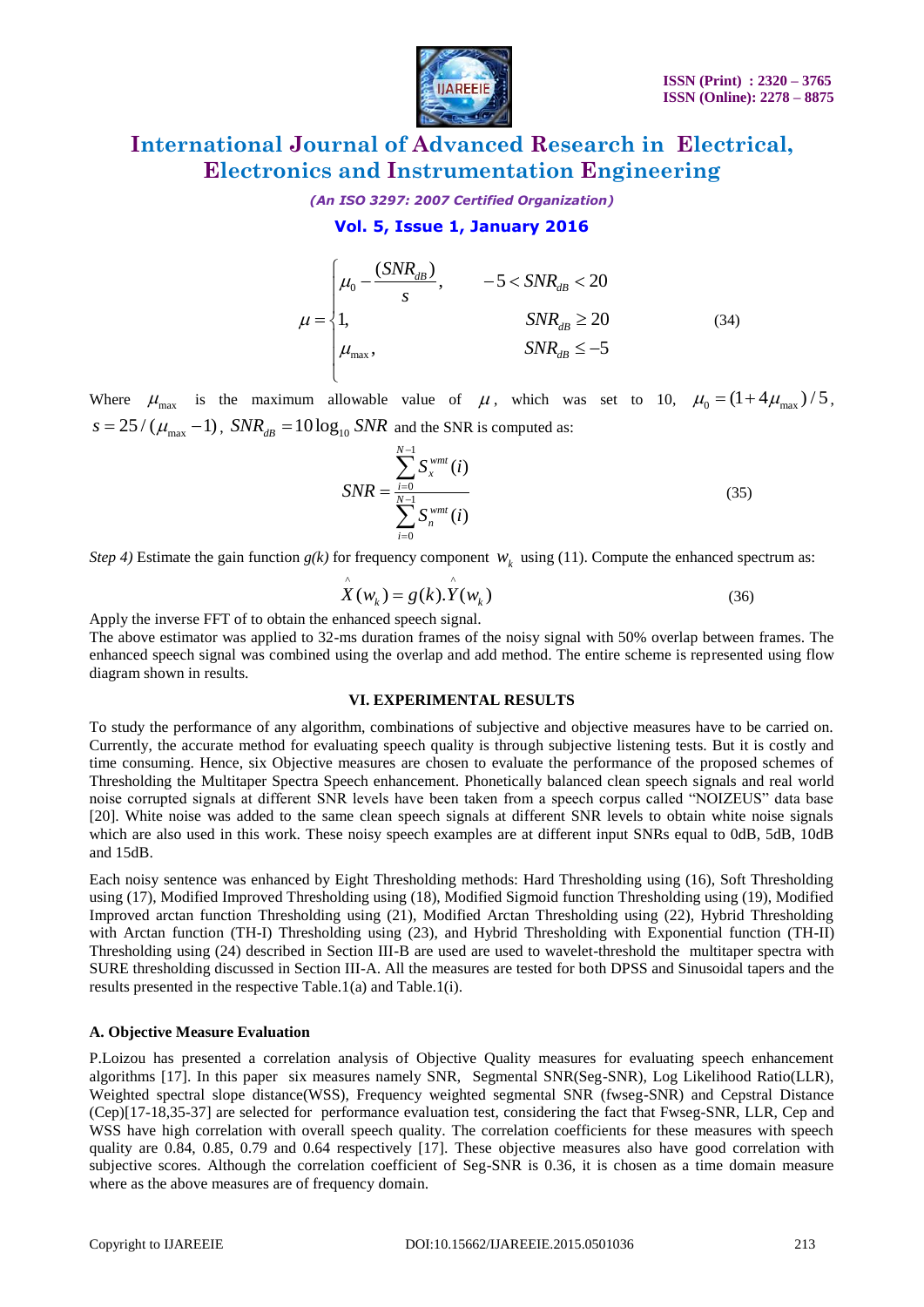

*(An ISO 3297: 2007 Certified Organization)*

### **Vol. 5, Issue 1, January 2016**

The performance of the enhanced signal is analyzed by using six objective measures for speech enhancement. All the measures are computed by segmenting the sentences using 32-ms duration Hamming window with 75% overlap between adjacent frames. A tenth order LPC analysis was used in the computation of LPC- based objective measure LLR. Using both the DPSS and SINE tapers, the performance of the proposed Scheme is studied under three real world noise conditions namely "Airport noise" "Babble noise", "Car noise" ,"Exhibition noise", "Restaurant noise", "Station noise", "Street noise" and "Train noise" as well as "White Gaussian" noise at 0dB, 5dB, 10dB and 15dB input SNR values. The results are presented in below figure.



 **Figure(6):** Graphical Comparative Performance of Thresholding Methods in terms of six Objective Quality Measures for Train Noise using DPSS Tapper..

In this work the Wavelet decomposition level  $q0 = 5$  is selected as there is no further advantage achieved for higher values of q0 [5] and the number of tapers L is selected in both DPSS and SINE tapers as  $L=5$ .

Best performance was obtained in all the six objective measures by the proposed Modified Improved arctan function Thresholding using (21) and Hybrid Thresholding with Arctan function (TH-I) using (23), based on multitaper spectra when compared to all the thresholding schemes presented in this work. Better performance is achieved with the Modified Arctan using (22) and Hybrid Thresholding with Exponential function (TH-II) using (24) when compared to Hard Thresholding using (16), Soft Thresholding using (17) when compared to Modified Sigmoid function using (19).

The Modified Improved Thresholding using (18) yields better results when compared to Hard Thresholding, Soft Thresholding and Modified Sigmoid function Thresholding.

The performance of the Modified Improved Thresholding is comparable to the performance of the proposed Hybrid Thresholding with Exponential function (TH-II) scheme. Another noteworthy observation is made in the present study when the SINE tapers are used and in the case of practical noises like Babble, Restaurant and Street, the performance of the Modified Improved arctan function Thresholding using (21) and Hybrid Thresholding with Arctan function (TH-I) using (23) are slightly inferior when compared with the Modified Improved Thresholding. Hence to achieve better quality improvement, selection of the Thresholding method and appropriate orthogonal tapers are important depending on the nature of the noise.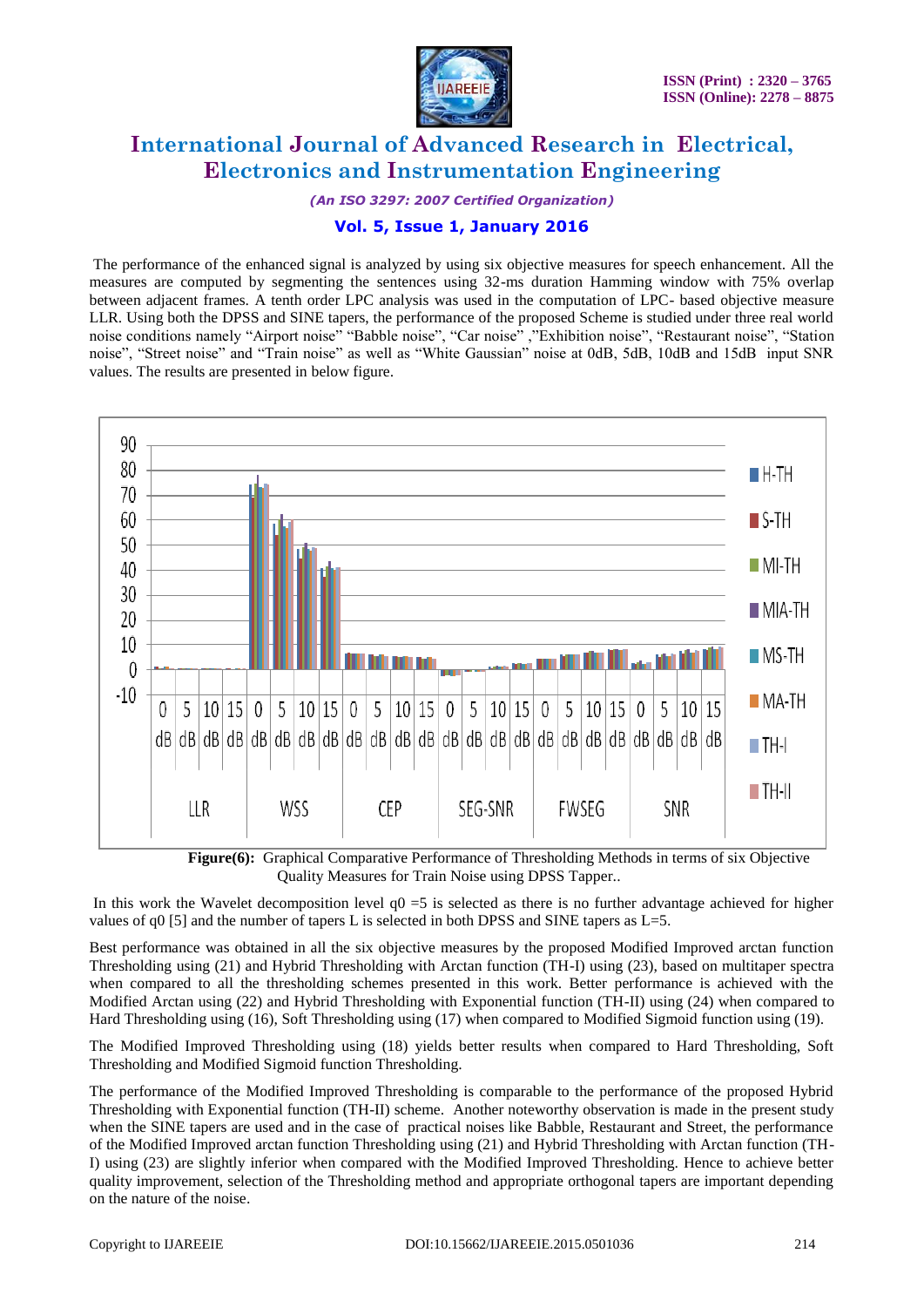

*(An ISO 3297: 2007 Certified Organization)*

#### **Vol. 5, Issue 1, January 2016**

Therefore this study demands for the design of new orthogonal tapers and appropriate Thresholding procedures to enhance fine details of the noisy speech signal. By Using both the DPSS and SINE tapers, the performance of the proposed Scheme is studied under three real world different noise conditions are observed. In this paper noise condition namely "Train noise" as well as "White Gaussian" noise at 0dB, 5dB, 10dB and 15dB input SNR values. The results are presented in Table.1 (a) and Table.1 (b).

**Table.1(a):** Comparative Performance of Thresholding Methods in terms of six Objective Quality Measures LLR, WSS, CEP, SEG-SNR, FWSEG and SNR Measures for real world TRAIN noise using DPSS Tapers.

| <b>OBJ</b>     | <b>SNR</b> | THRESHOLDING METHODS -TRAIN NOISE<br>(WAVELET FAMILY-db8, q0=5, L=5, DPSS TAPERS USED) |             |              |               |              |              |             |              |  |
|----------------|------------|----------------------------------------------------------------------------------------|-------------|--------------|---------------|--------------|--------------|-------------|--------------|--|
|                |            | $H-TH$                                                                                 | <b>S-TH</b> | <b>MI-TH</b> | <b>MIA-TH</b> | <b>MS-TH</b> | <b>MA-TH</b> | <b>TH-I</b> | <b>TH-II</b> |  |
| <b>LLR</b>     | 0 dB       | 1.2597                                                                                 | 1.3246      | 1.2186       | 1.1777        | 1.2726       | 1.2763       | 1.2031      | 1.2153       |  |
|                | 5 dB       | 1.0514                                                                                 | 1.1381      | 1.0303       | 0.9944        | 1.0760       | 1.0797       | 1.0106      | 1.0322       |  |
|                | 10dB       | 0.9516                                                                                 | 1.0220      | 0.8861       | 0.8663        | 0.9771       | 0.9824       | 0.8904      | 0.8927       |  |
|                | 15 dB      | 0.8164                                                                                 | 0.8850      | 0.7569       | 0.7433        | 0.8415       | 0.8449       | 0.7608      | 0.7672       |  |
|                | 0 dB       | 74.4448                                                                                | 68.7524     | 74.9075      | 77.9702       | 73.3071      | 72.9520      | 74.9069     | 74.3529      |  |
|                | 5 dB       | 58.4855                                                                                | 54.2025     | 60.2990      | 62.1080       | 57.5092      | 57.1946      | 59.2396     | 60.1873      |  |
| <b>WSS</b>     | 10dB       | 48.5619                                                                                | 44.6301     | 49.3499      | 50.7183       | 48.2338      | 47.9446      | 49.1556     | 48.8809      |  |
|                | 15 dB      | 40.7426                                                                                | 37.2468     | 41.4893      | 43.4863       | 40.5588      | 40.2432      | 41.3967     | 41.0057      |  |
| <b>CEP</b>     | 0 dB       | 6.7796                                                                                 | 7.0409      | 6.6382       | 6.5100        | 6.8309       | 6.8454       | 6.5869      | 6.6387       |  |
|                | 5 dB       | 6.0833                                                                                 | 6.4042      | 5.9895       | 5.8697        | 6.1622       | 6.1766       | 5.9435      | 6.0040       |  |
|                | 10dB       | 5.5787                                                                                 | 5.8284      | 5.3604       | 5.2969        | 5.6762       | 5.6951       | 5.3628      | 5.3766       |  |
|                | 15 dB      | 5.0951                                                                                 | 5.3502      | 4.8873       | 4.8230        | 5.1891       | 5.2006       | 4.8980      | 4.9124       |  |
|                | 0 dB       | $-2.1229$                                                                              | $-2.3997$   | $-1.8297$    | $-1.6853$     | $-2.2023$    | $-2.2220$    | $-1.7969$   | $-1.8625$    |  |
| <b>SEG-SNR</b> | 5 dB       | $-0.0010$                                                                              | $-0.4286$   | 0.1419       | 0.3250        | $-0.1489$    | $-0.1734$    | 0.2204      | 0.0131       |  |
|                | 10dB       | 1.5791                                                                                 | 1.0260      | 1.7177       | 1.9889        | 1.3393       | 1.3181       | 1.7690      | 1.5368       |  |
|                | 15 dB      | 2.8232                                                                                 | 2.3645      | 2.9758       | 3.1258        | 2.6553       | 2.6384       | 2.9889      | 2.8408       |  |
| <b>FWSEG</b>   | 0 dB       | 4.7681                                                                                 | 4.5941      | 4.9327       | 4.9964        | 4.6699       | 4.6790       | 4.9070      | 4.9431       |  |
|                | 5 dB       | 6.2601                                                                                 | 5.9048      | 6.4194       | 6.4353        | 6.1774       | 6.1586       | 6.3359      | 6.3470       |  |
|                | 10dB       | 7.4129                                                                                 | 7.1844      | 7.4911       | 7.4923        | 7.2303       | 7.2159       | 7.4238      | 7.4050       |  |
|                | 15 dB      | 8.5081                                                                                 | 8.3798      | 8.6114       | 8.5574        | 8.3627       | 8.3710       | 8.5281      | 8.4773       |  |
| <b>SNR</b>     | $0$ dB     | 2.8988                                                                                 | 2.4089      | 3.3171       | 3.6410        | 2.6676       | 2.6312       | 3.3889      | 3.2286       |  |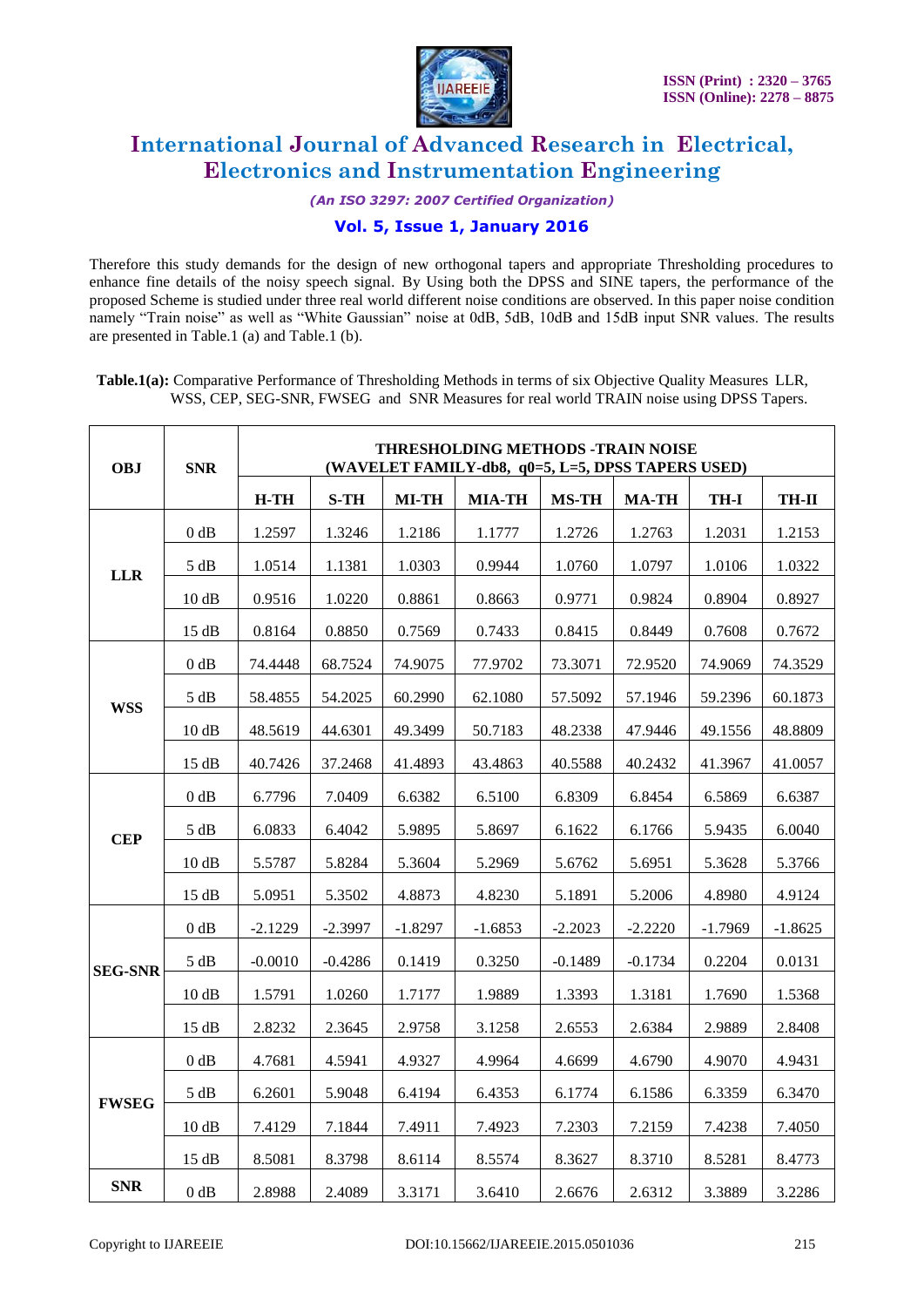

*(An ISO 3297: 2007 Certified Organization)*

#### **Vol. 5, Issue 1, January 2016**

| 5 dB  | 6.0872 | 5.2540 | 6.4995 | 6.9627 | 5.7312 | 5.6887 | 6.6771 | 6.2693 |
|-------|--------|--------|--------|--------|--------|--------|--------|--------|
| 10 dB | 7.5751 | 6.6507 | 8.0715 | 8.5373 | 7.0351 | 7.0033 | 8.0301 | 7.6190 |
| 15 dB | 8.8973 | 8.0485 | 9.3194 | 9.7309 | 8.4458 | 8.4226 | 9.3933 | 9.0157 |

**Table.1(b):** Comparative Performance of Thresholding Methods in terms of six Objective Quality Measures LLR, WSS, CEP, SEG-SNR, FWSEG and SNR Measures for real world WHITE noise using DPSS Tapers.

| . OBJ          | <b>SNR</b> | THRESHOLDING METHODS - WHITE NOISE<br>(WAVELET FAMILY-db8, q0=5, L=5, DPSS TAPERS USED) |           |              |               |              |              |             |              |  |
|----------------|------------|-----------------------------------------------------------------------------------------|-----------|--------------|---------------|--------------|--------------|-------------|--------------|--|
|                |            | $H-TH$                                                                                  | $S-TH$    | <b>MI-TH</b> | <b>MIA-TH</b> | <b>MS-TH</b> | <b>MA-TH</b> | <b>TH-I</b> | <b>TH-II</b> |  |
| <b>LLR</b>     | 0 dB       | 1.3215                                                                                  | 1.3514    | 1.3075       | 1.3071        | 1.3350       | 1.3349       | 1.2968      | 1.3096       |  |
|                | 5 dB       | 1.1824                                                                                  | 1.2424    | 1.1451       | 1.1584        | 1.2016       | 1.2038       | 1.1491      | 1.1473       |  |
|                | 10 dB      | 1.0261                                                                                  | 1.0979    | 0.9834       | 0.9796        | 1.0358       | 1.0381       | 0.9708      | 0.9844       |  |
|                | 15 dB      | 0.8913                                                                                  | 0.9489    | 0.8379       | 0.8282        | 0.8931       | 0.8964       | 0.8137      | 0.8337       |  |
|                | 0 dB       | 82.2453                                                                                 | 78.8176   | 84.5702      | 83.7658       | 81.8042      | 81.5223      | 80.9986     | 84.0150      |  |
| <b>WSS</b>     | 5 dB       | 67.9707                                                                                 | 65.7176   | 68.4187      | 68.4650       | 67.7365      | 67.5810      | 66.3124     | 67.8489      |  |
|                | 10 dB      | 56.7508                                                                                 | 54.5500   | 55.9946      | 55.3774       | 56.9785      | 56.7621      | 53.9362     | 55.3996      |  |
|                | 15 dB      | 47.0216                                                                                 | 45.0716   | 45.9590      | 45.0542       | 47.1603      | 46.9765      | 43.8348     | 45.3885      |  |
| <b>CEP</b>     | $0$ dB     | 7.6562                                                                                  | 7.7100    | 7.7115       | 7.7582        | 7.6582       | 7.6584       | 7.6520      | 7.7356       |  |
|                | 5 dB       | 6.9865                                                                                  | 7.0951    | 6.9747       | 7.1047        | 6.9947       | 6.9989       | 6.9664      | 6.9834       |  |
|                | 10dB       | 6.2930                                                                                  | 6.4363    | 6.2598       | 6.3068        | 6.2698       | 6.2768       | 6.1789      | 6.2612       |  |
|                | 15 dB      | 5.6765                                                                                  | 5.7631    | 5.5720       | 5.5849        | 5.6005       | 5.6069       | 5.4270      | 5.5395       |  |
|                | $0$ dB     | $-0.5691$                                                                               | $-0.9735$ | $-0.3542$    | $-0.1226$     | $-0.7004$    | $-0.7194$    | $-0.3151$   | $-0.4375$    |  |
| <b>SEG-SNR</b> | 5 dB       | 0.7851                                                                                  | 0.2021    | 1.1129       | 1.3863        | 0.6388       | 0.6052       | 1.1504      | 1.0105       |  |
|                | 10dB       | 1.9331                                                                                  | 1.3706    | 2.3191       | 2.7837        | 1.7372       | 1.7105       | 2.4355      | 2.1785       |  |
|                | 15 dB      | 3.0410                                                                                  | 2.5342    | 3.4358       | 3.7442        | 2.8907       | 2.8692       | 3.5037      | 3.3351       |  |
| <b>FWSEG</b>   | 0 dB       | 4.7417                                                                                  | 4.5485    | 4.9183       | 4.9090        | 4.6779       | 4.6630       | 4.8936      | 4.9284       |  |
|                | 5 dB       | 5.9299                                                                                  | 5.7237    | 6.1665       | 6.1684        | 5.8602       | 5.8601       | 6.1137      | 6.1926       |  |
|                | 10dB       | 7.0995                                                                                  | 6.7891    | 7.4090       | 7.4654        | 6.9951       | 6.9995       | 7.4242      | 7.3856       |  |
|                | 15 dB      | 8.2902                                                                                  | 8.0593    | 8.6034       | 8.6135        | 8.1921       | 8.2083       | 8.5785      | 8.6077       |  |
| <b>SNR</b>     | $0$ dB     | 5.1161                                                                                  | 4.2680    | 5.7254       | 6.1005        | 4.7771       | 4.7350       | 5.6459      | 5.5566       |  |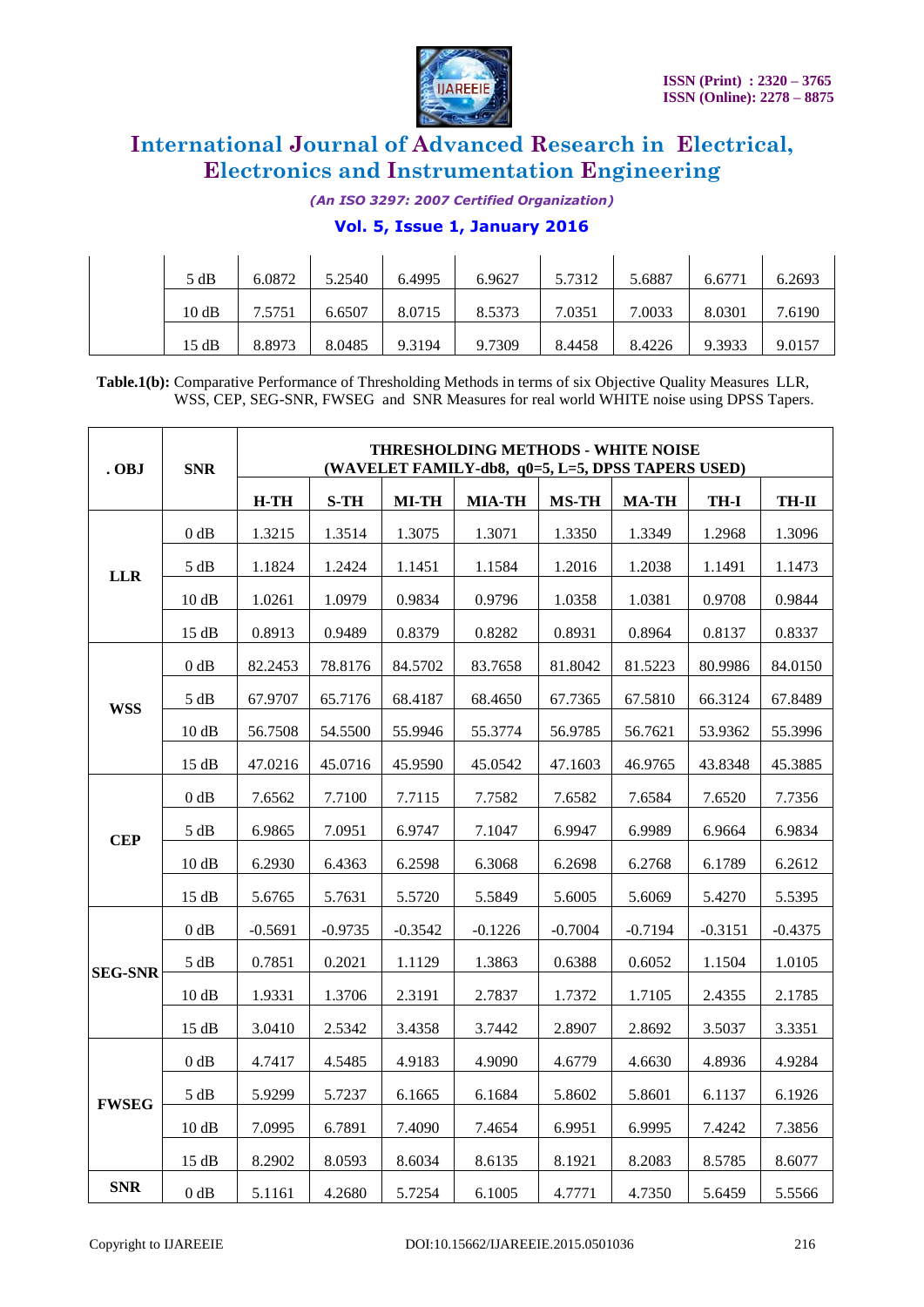

*(An ISO 3297: 2007 Certified Organization)*

#### **Vol. 5, Issue 1, January 2016**

| 5 dB  | 6.5498 | 5.4621 | 7.3090 | 7.8187  | 6.1961 | 6.1391 | 7.3383 | 7.1572 |
|-------|--------|--------|--------|---------|--------|--------|--------|--------|
| 10dB  | 7.5036 | 6.4787 | 8.3998 | 9.2976  | 6.9900 | 6.9540 | 8.5653 | 8.0834 |
| 15 dB | 8.4654 | 7.6677 | 9.4095 | 10.0854 | 8.0329 | 8.0183 | 9.5767 | 9.1927 |

#### **VII.SUMMARY AND CONCLUSIONS**

A new modified Arctan function based Wavelet thresholding speech enhancement method was proposed in this paper. This is based on wavelet thresholding the multitaper spectrum of speech. Wavelet denoising techniques were used in this paper not to remove the noise from the signal, but rather to produce better, lower-variance, spectral estimates and better *a priori SNR* estimates. Informal listening tests revealed that the enhanced speech had no musical noise. The six objective quality measures showed that the proposed method had superior speech quality when compared with the other Threshold methods presented in the work for comparison. The results confirmed the improvement in performance and achievements of our proposed Modified Arctan function based Wavelet thresholding the multitaper Spectra for Speech Enhancement to achieve better results.

#### **REFERENCES**

- [1]. J Lim & A Oppenheim, Enhancement and bandwidth compression of noisy speech, *Proc IEEE*, vol 67, pp 1586-1604, Dec 1979.
- [2]. P. C. Loizou, Speech Enhancement: Theory and Practice, 1st ed. CRC, 2007.
- [3] S. F. Boll, "Suppression of acoustic noise in speech using spectral subtraction," *IEEE Trans. Acoust., Speech, Signal Processing*, vol. ASSP-27, pp. 113–120, 1979.
- [4] M. Berouti, R. Schwartz, and J. Makhoul, "Enhancement of speech corrupted by acoustic noise," *Proc. IEEE Int. Conf. Acoust., Speech, Signal Processing*, pp. 208–211, 1979.
- [5] Y. Hu and P. C. Loizou, "Speech Enhancement Based on Wavelet Thresholding the Multitaper Spectrum", *IEEE Trans. Speech Audio Processing*, Vol. 12, No. 1, pp.59-67, January 2004.
- [6] D. E. Tsoukalas, J. N. Mourjopoulos, and G. Kokkinakis, "Speech enhancement based on audible noise suppression," *IEEE Trans. Speech Audio Processing*, vol. 5, pp. 479–514, Nov. 1997.
- [7] N. Virag, "Single channel speech enhancement based on masking properties of the human auditory system," *IEEE Trans. Speech Audio Processing*, vol. 7, pp. 126–137, Mar. 1999.
- [8] Y. Ephraim and D. Malah, "Speech enhancement using a minimum mean-square error short-time spectral amplitude estimator," *IEEE Trans. Acoust., Speech, Signal Processing*, vol. ASSP-32, pp. 1109–1121, 1984.
- [9] O. Cappé, "Elimination of the musical noise phenomenon with the Ephraim and Malah noise suppressor," *IEEE Trans. Speech Audio Processing*, vol. 2, pp. 345–349, 1994.
- [10] D. J. Thomson, "Spectrum estimation and harmonic analysis," *Proc. IEEE*, vol. 70, no. 9, pp. 1055–1096, Sept. 1982.
- [11] M. Bahoura and J. Rouat, "Wavelet speech enhancement based on the teager energy operator," *IEEE Signal Processing Lett.*, vol. 8, no. 1, pp. 10–12, Jan. 2001.
- [12]. V.Harika, A.S.R Reddy, S.China Venkateswarlu, "Telugu Speech Enhancement In Terms Of Objective Quality Measures Using Discrete Wavelet Transform With Hybrid Thresholding", International Journal of Advanced Research in Electrical, Electronics and Instrumentation Engineering, Vol. 3, Issue 8, August 2014. Pp.11234-11247 ISSN(Print) : 2320-3765, ISSN(Online):2278-8875
- [13]. Y. Ghanbari , M. Karami, " A Modified Speech Enhancement System Based on the Thresholding of the Wavelet Packets", 13th ICEE-2005, Vol. 3, Zanjan, Iran, May 10-12, 2005.
- [14]. Ting-Hua Yi, Hong-Nan Li and Xiao-Yan Zhao," Noise Smoothing for Structural Vibration Test Signals Using an Improved Wavelet Thresholding Technique", Sensors, 12, 2012, pp. 11205-11220, doi:10.3390/s120811205

[15]. David L. Donoho, "De-noising by Soft Thresholding*"*, IEEE Transactions on Information Theory, vol. 41, No. 3, 1995.

- [16]. J.I. Agbinya, "Discrete Wavelet Transform Techniques in Speech Processing", IEEE Tencon Digital Signal Processing Applications Proceedings, IEEE, New York, NY, 1996, pp 514-519.
- [17]. Y.Hu & P.Loizou, "Evaluation of objective measures for speech enhancement".IEEE Trans. Audio speech Lang. process, Vol .16. No.1, pp.229- 238, Jan-2008.
- [18]. P. Krishnamoorthy, "An Overview of Subjective and Objective Quality Measures for Noisy Speech Enhancement Algorithms", IETE technical review, vol 28, issue 4, jul-aug 2011, pp 292-301.
- [19]. IEEE Subcommittee, IEEE recommended practice for speech quality measurements, IEEE Trans. on Audio Electro acoustics, Vol. 17, Issue 3, pp. 225-246, September 1969.
- [20]. The NOIZEUS database: http://www.utdallas.edu/~loizou/speech/ noise
- [21]. S. M. Kay, *Modern Spectral Estimation*. Englewood Cliffs, NJ: Prentice-Hall, 1988.
- [22]. D. B. Percival and A. T. Walden, *Spectral Analysis for Physical Applications: Multitaper and Conventional Univariate Techniques*. Cambridge, MA: Cambridge Univ. Press, 1993.
- [23]. K. S. Riedel and A. Sidorenko, "Minimum bias multiple taper spectral estimation," *IEEE Trans. Signal Processing*, vol. 43, pp. 188–195, 1995.
- [24]. P. Moulin, "Wavelet thresholding techniques for power spectrum estimation," *IEEE Trans. Signal Processing*, vol. 42, pp. 3126–3136, Dec. 1994.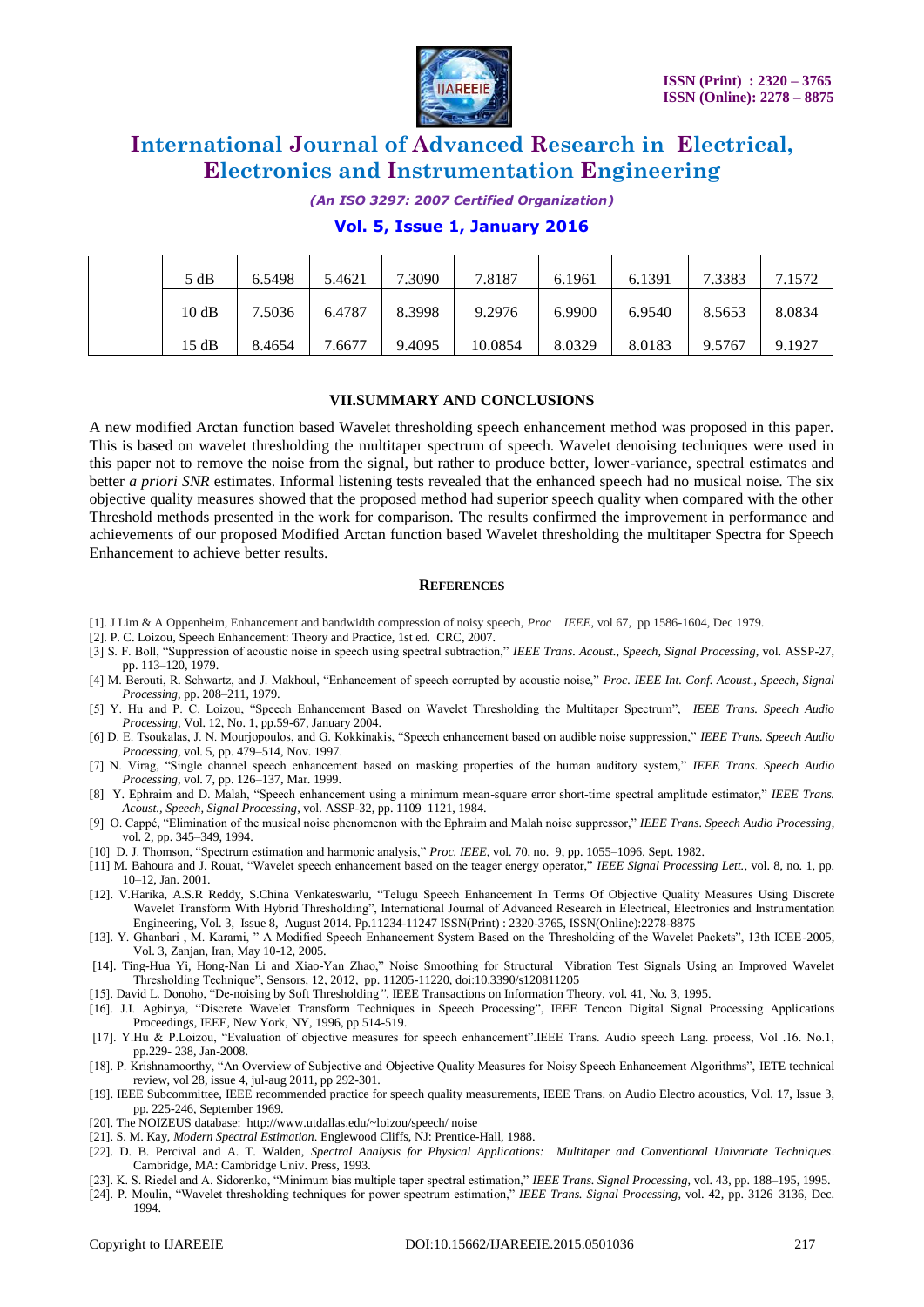

*(An ISO 3297: 2007 Certified Organization)*

### **Vol. 5, Issue 1, January 2016**

- [25]. A. T. Walden, D. B. Percival, and E. J. McCoy, "Spectrum estimation by wavelet thresholding of multitaper estimators," *IEEE Trans. Signal Processing*, vol. 46, pp. 3153–3165, 1998.
- [26]. A. C. Cristán and A. T.Walden, "Multitaper power spectrum estimation and thresholding Wavelet packets versus wavelets," *IEEE Trans. Signal Processing*, vol. 50, pp. 2976–2986, Dec. 2002.
- [27]. G. Wahba, "Automatic smoothing of the log periodogram," *J. Amer. Statist. Assoc.*, vol. 75, pp. 122–132, 1980.
- [28]. D. L. Donoho and I. M. Johnstone, "Ideal spatial adaptation by wavelet shrinkage," *Biometrika*, vol. 81, pp. 425–455, 1994.
- [29]. D. L. Donoho, "De-noising by soft-thresholding," *IEEE Trans. Inform. Theory*, vol. 41, pp. 613–627, May 1995.
- [30]. D. L. Donoho and I. M. Johnstone, "Adapting to unknown smoothness via wavelet thrinkage," *J. Amer. Statist. Assoc.*, vol. 90, pp. 1200–1224, 1995.
- [31]. I. M. Johnstone and B.W. Silverman, "Wavelet threshold estimators for data with correlated noise," *J. R. Statist. Soc. B*, vol. 59, pp. 319–351, 1997.
- [32]. S. G. Mallat, "A theory for multiresolution signal decomposition: The wavelet presentation," *IEEE Trans. Pattern Anal. Machine Intell.*, vol.11, pp. 674–693, July 1989.
- [33]. Y. Hu and P. C. Loizou, "Ageneralized subspace approach for enhancing speech corrupted by colored noise," *IEEE Trans. Speech Audio Processing*, vol. 11, pp. 334–341, July 2003.
- [34]. Y. Ephraim and H. L. V. Trees, "A signal subspace approach for speech enhancement," *IEEE Trans. Speech Audio Processing*, vol. 3, pp. 251– 266, 1995.
- [35]. S. China Venkateswarlu, ASR Reddy, K. S. Prasad, "Speech Enhancement using Boll's Spectral Subtraction Method based on Gaussian Window", Global Journal of Researches in Engineering: F, Electrical and Electronics Engineering, Volume 14 Issue 6, Version 1.0, pp.9- 20,Year 2014,Type: Double Blind Peer Reviewed International Research Journal, Publisher: Global Journals Inc. (USA), Online ISSN: 2249-4596 & Print ISSN: 0975-5861.
- [36]. D. Klatt, "Prediction of perceived phonetic distance from critical band spectra," in Proc. IEEE Int. Conf. Acoust., Speech, Signal Process.,1982, vol. 7, pp. 1278–1281.
- [37]. Quackenbush,T.Barnwell,M.Clements,"objective measures of speech quality", Engle wood Cliffs, NJ: Printice Hall, 1988.

#### **Biography**



S.China Venkateswarlu born in Mittathmakur, a nearby Village of Gudur, Nellore District, Andhra Pradesh, India in 1969. He obtained his B.Tech (Electronics & Communication Engineering) from Nagarjuna University (Acharya Nagarjuna University), A.P, INDIA. He earned his DPH & S.Tech from the College of Medical Technology, Ongole, A.P, India. M.Tech (Digital Systems & Computer Electronics) from JNTU College of Engineering, Kukatpally, Hyderabad, A.P, INDIA. And Pursuing PhD degree from JNTU College of Engineering, Kakinada, A.P, INDIA. All in Electronics & Communication Engineering. He Worked as Associate Lecturer, Assistant Professor, Associate Professor, Professor, and Head of the Department in different Engineering Colleges of Andhra Pradesh, INDIA. Worked as

an Professor in Dept. of ECE of MREC-Hyderabad, TG, INDIA. Presently he is working as an Associate Professor in Department of Electrical & Computing Engineering, from Adama Science & Technology University, Adama, Ethiopia., S.China Venkateswarlu is having more than 16 years of teaching experience and published more than 25 papers in referred National and International Journals. He has presented more than15 papers in National and International Journals. He has reviewed one Book on Digital Signal Processing from M/S Persons Educations. He is a Life member of ISTE, CSI, and IAENG. He is working as a Reviewer in Different International Journals. His areas of interest Digital Signal Processing, Speech Processing, Embedded Systems, Microcontrollers ,Hardware Programming and Cellular & Mobile Communications etc., E-mail IDs: [sonagiricv@gmail.com,](mailto:sonagiricv@gmail.com) [cvenkateswarlus@gmail.com.](mailto:cvenkateswarlus@gmail.com)



Dr. A. Subbarami Reddy born in Anjimedu, a nearby village of Tirupati, Andhra Pradesh, India in 1958. He obtained his M.Sc Physics (Electronics) from S.V University, Tirupati, India. He earned his AMIE from the Institution of Engineers (India), Kolkata, India, M.Tech from now NIT, Kurukshetra, India and PhD degree from Andhra University, Waltair, India all in Electronics and Communication Engineering. He worked as Laboratory Assistant, Associate Lecturer, Lecturer, Assistant Professor, Associate Professor, Professor, Sr.Professor and Head of the Department and Dean in different Engineering colleges of Andhra Pradesh, India. Presently he is the Principal of Srikalahasteeswara Institute of Technology (SKIT), Srikalahasti, Andhra Pradesh, India. Dr. A. Subbarami Reddy is having

more than 30 years of experience and published more than 25 papers in referred International and National Journals. He is a life member of ISTE (India), Fellow of IETE. His areas of interest include Signal Processing and its Sub fields. Email ID: [skitprincipal@gmail.com](mailto:skitprincipal@gmail.com)